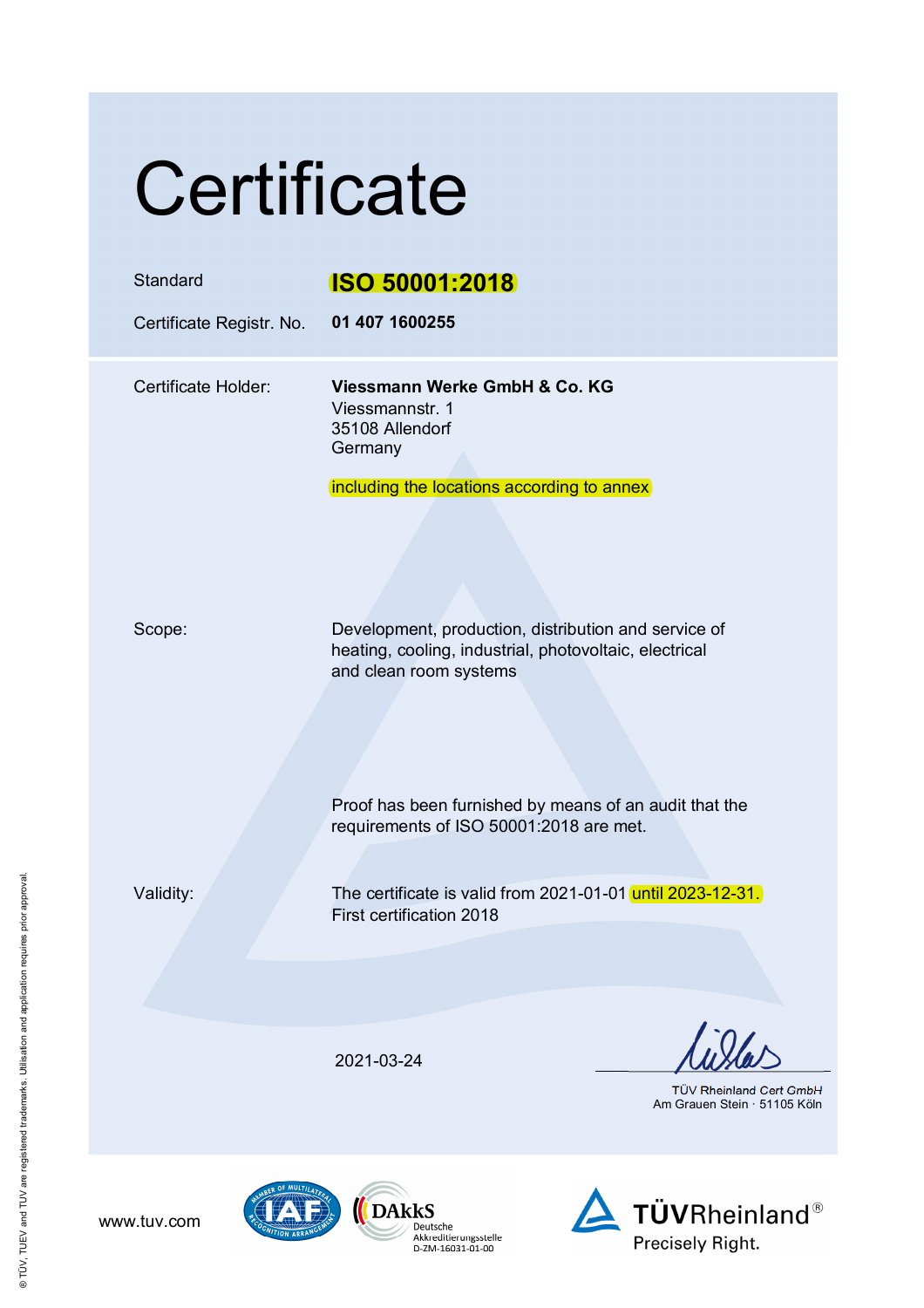Standard **ISO 50001:2018**

Certificate Registr. No. **01 407 1600255** 

| No.  | <b>Location</b>                                                                                                              | <b>Scope</b>                                                                                                           |
|------|------------------------------------------------------------------------------------------------------------------------------|------------------------------------------------------------------------------------------------------------------------|
| /001 | c/o Viessmann Werke GmbH &<br>Co. KG<br>Viessmannstr. 1<br>35108 Allendorf<br>Germany                                        | Central administration within the Viessmann<br>Group                                                                   |
| /003 | c/o Viessmann Logistik<br>International<br>GmbH<br>Viessmannstr. 1<br>35108 Allendorf<br>Germany                             | Distibution of goods and finished goods<br>warehouse for the Viessmann Group                                           |
| /005 | GmbH<br>Viessmannstr. 1<br>35108 Allendorf<br>Germany                                                                        | c/o Viessmann PV + E-Systeme Distribution and provision of services for<br>photovoltaic systems and electrical systems |
| /006 | c/o Viessmann Technologies<br>GmbH<br>Ludwigstr. 12<br>95028 Hof<br>Germany                                                  | Development and distribution of clean rooms<br>systems solutions                                                       |
| /007 | c/o Viessmann Technika<br>Grzewcza Sp. z o.o.<br>Viessmann R&D Center<br>Wroclaw<br>ul. Duńska 9<br>53-427 Wrocław<br>Poland | Software development for products of the<br><b>Viessmann Group</b>                                                     |

Page 1 of 35

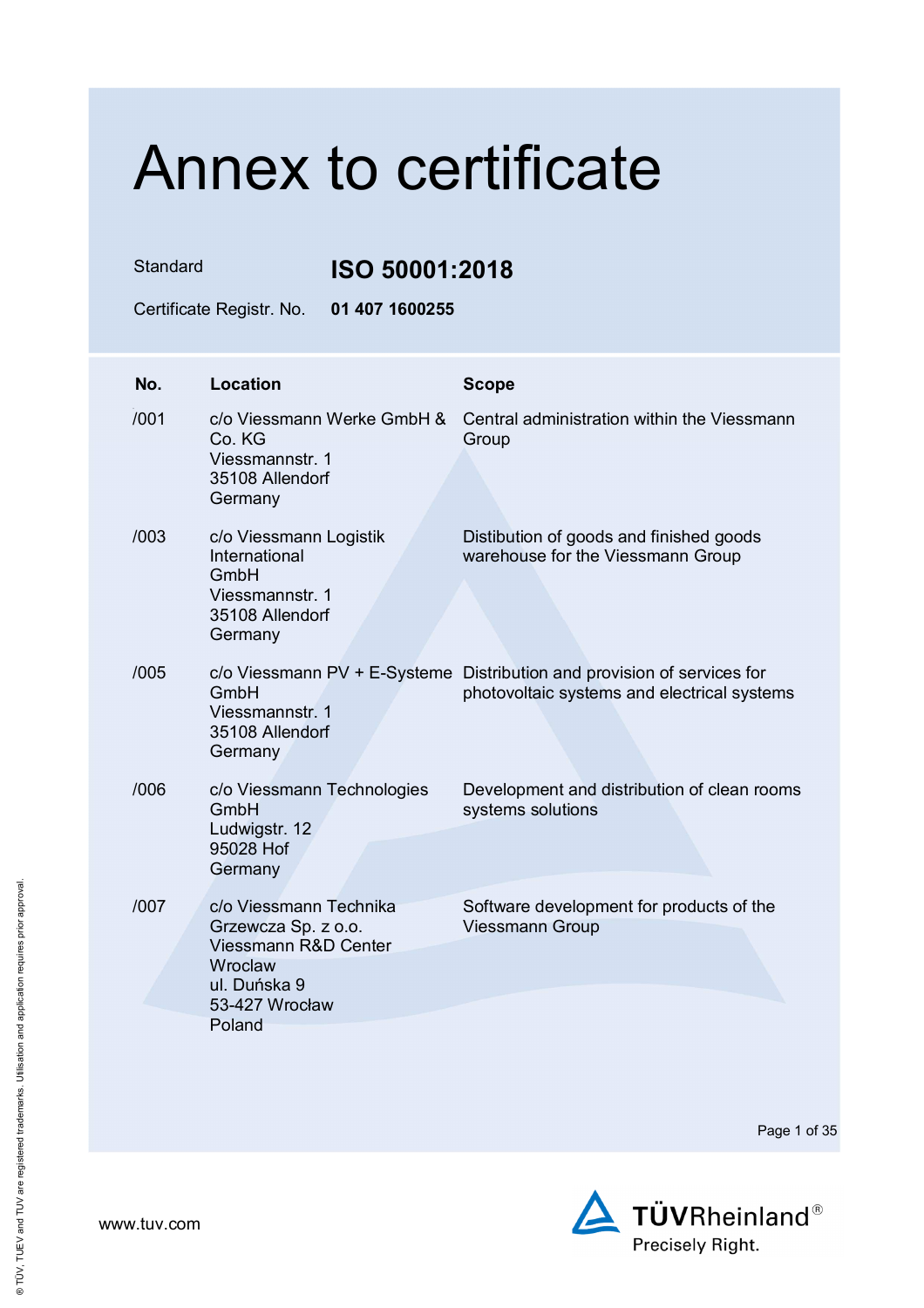| Standard |                                                                                                            | ISO 50001:2018                |                                                                                                                                                  |
|----------|------------------------------------------------------------------------------------------------------------|-------------------------------|--------------------------------------------------------------------------------------------------------------------------------------------------|
|          | Certificate Registr. No.                                                                                   | 01 407 1600255                |                                                                                                                                                  |
| /008     | GmbH<br>Viessmannstr. 1<br>35108 Allendorf                                                                 | c/o Viessmann Werke Allendorf | Development and production of heating<br>systems and heat pumps                                                                                  |
|          | Germany                                                                                                    |                               |                                                                                                                                                  |
| /009     | c/o Viessmann Elektronik<br>GmbH<br>Beetwiese 2<br>35108 Allendorf<br>Germany                              |                               | Development and production of control units                                                                                                      |
| /010     | c/o Viessmann Werke Berlin<br>GmbH<br>Kanalstr. 13<br>12357 Berlin<br>Germany                              |                               | Development and production of oil- / gas fired<br>boilers                                                                                        |
| /011     | c/o Viessmann Kraft-Wärme-<br>Kopplung GmbH<br>Emmy-Noether-Str. 3<br>86899 Landsberg<br>Germany           |                               | Development, production and service of CHP<br>units                                                                                              |
| /012     | c/o Viessmann Faulquemont<br>S.A.S<br>Avenue André Gouy - Zone<br><b>Industrielle</b><br>57380 Faulquemont |                               | Development and production of domestic hot<br>water cylinders and solar thermal systems                                                          |
|          | France                                                                                                     |                               |                                                                                                                                                  |
| /013     | c/o Viessmann Technika<br>Grzewcza Sp. z o.o.<br>ul. Jaworzyńska 289<br>59-220 Legnica<br>Poland           |                               | Electrical enclosure assembly, cable assembly<br>and CU pipework systems and manufacture,<br>assembly of refrigeration systems and heat<br>pumps |

Page 2 of 35

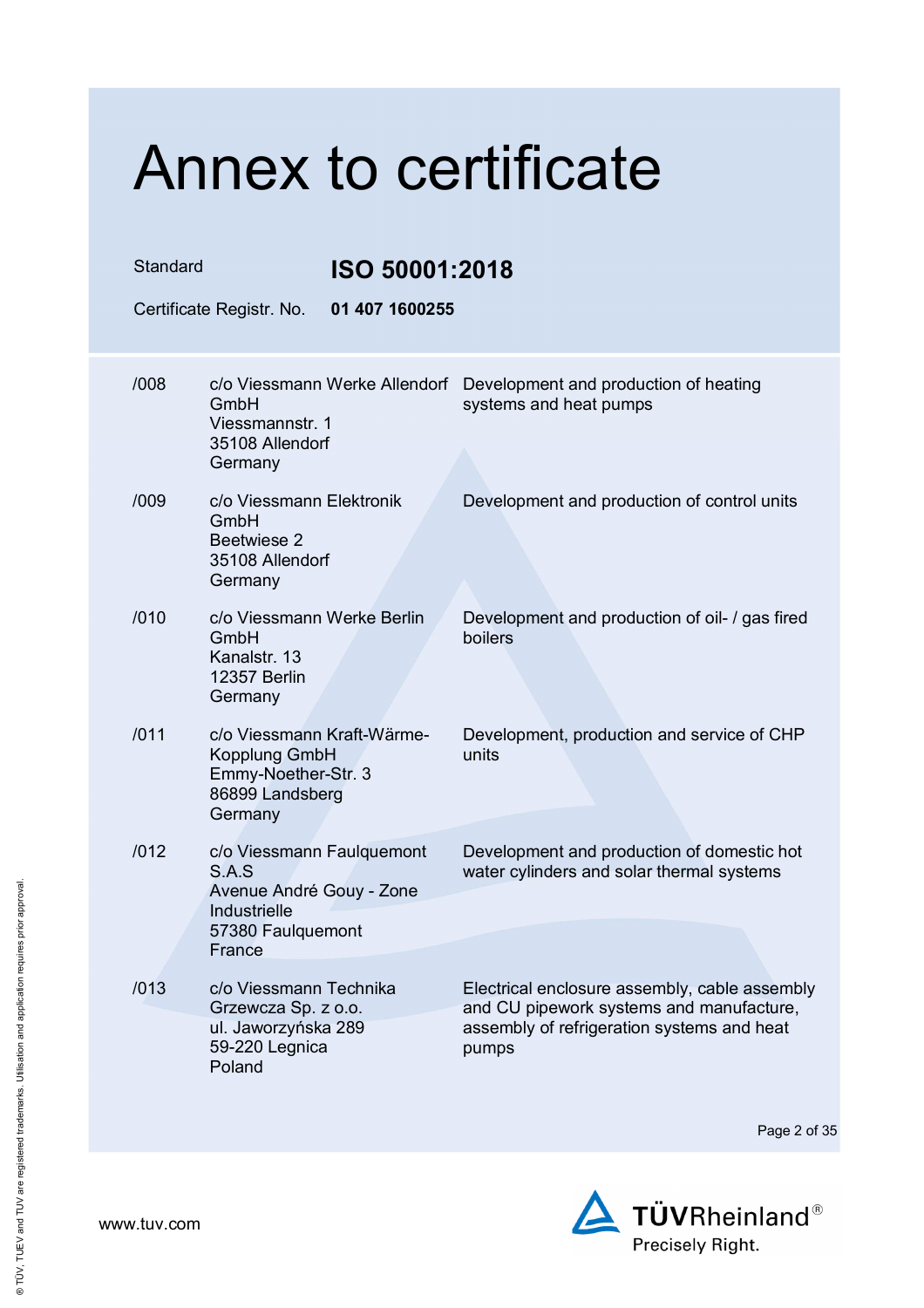| Standard |                                                                                                                 | ISO 50001:2018                                                    |                                                                                                                                                                                                                                                                 |
|----------|-----------------------------------------------------------------------------------------------------------------|-------------------------------------------------------------------|-----------------------------------------------------------------------------------------------------------------------------------------------------------------------------------------------------------------------------------------------------------------|
|          | Certificate Registr. No.                                                                                        | 01 407 1600255                                                    |                                                                                                                                                                                                                                                                 |
| /015     | c/o Viessmann Technika<br>Dombóvár Kft<br>Munkás tér 1<br>7200 Dombóvár<br>Hungary                              |                                                                   | Production of oil- / gas fired boilers and solid<br>fuel boilers                                                                                                                                                                                                |
| /016     | c/o Viessmann Manisa Isi<br>Teknolojileri<br>Manisa Organize Sanayi<br>Bulvari No. 19<br>45030 Manisa<br>Turkey | Sanayi ve Ticaret Limited Sirketi<br>Bölgesi IV. KisimHasan Türek | Development, production and sales, Customs,<br>Foreign Trade (import - export), Logistics<br>(Stocking, Stock Management and Distribution)<br>management and administrative organization<br>activities of wall hung gas boilers, spare parts<br>and accessories |
| /018     | c/o Viessmann Deutschland<br>GmbH<br>Viessmannstr. 1<br>35108 Allendorf<br>Germany                              |                                                                   | Distribution and services of Viessmann products<br>Development, engineering, mounting and<br>distribution of ice energy storage systems                                                                                                                         |
| /021     | <b>Mittenwalde GmbH</b><br><b>Berliner Chaussee 3</b><br>15749 Mittenwalde<br>Germany                           | c/o Viessmann Industriekessel                                     | Development, production, mounting,<br>maintenance and service of oil- / gas fired<br>boilers                                                                                                                                                                    |
| /022     | <b>Solutions GmbH</b><br>Kupferwerkstr. 6<br>35684 Dillenburg<br>Germany                                        | c/o Viessmann Industrial Boiler                                   | Development, distribution, engineering,<br>production, erection, commissioning,<br>modification, modernization and retrofitting for<br>components, systems and total solutions for<br>energy generation in commercial and industrial<br>environments            |

Page 3 of 35

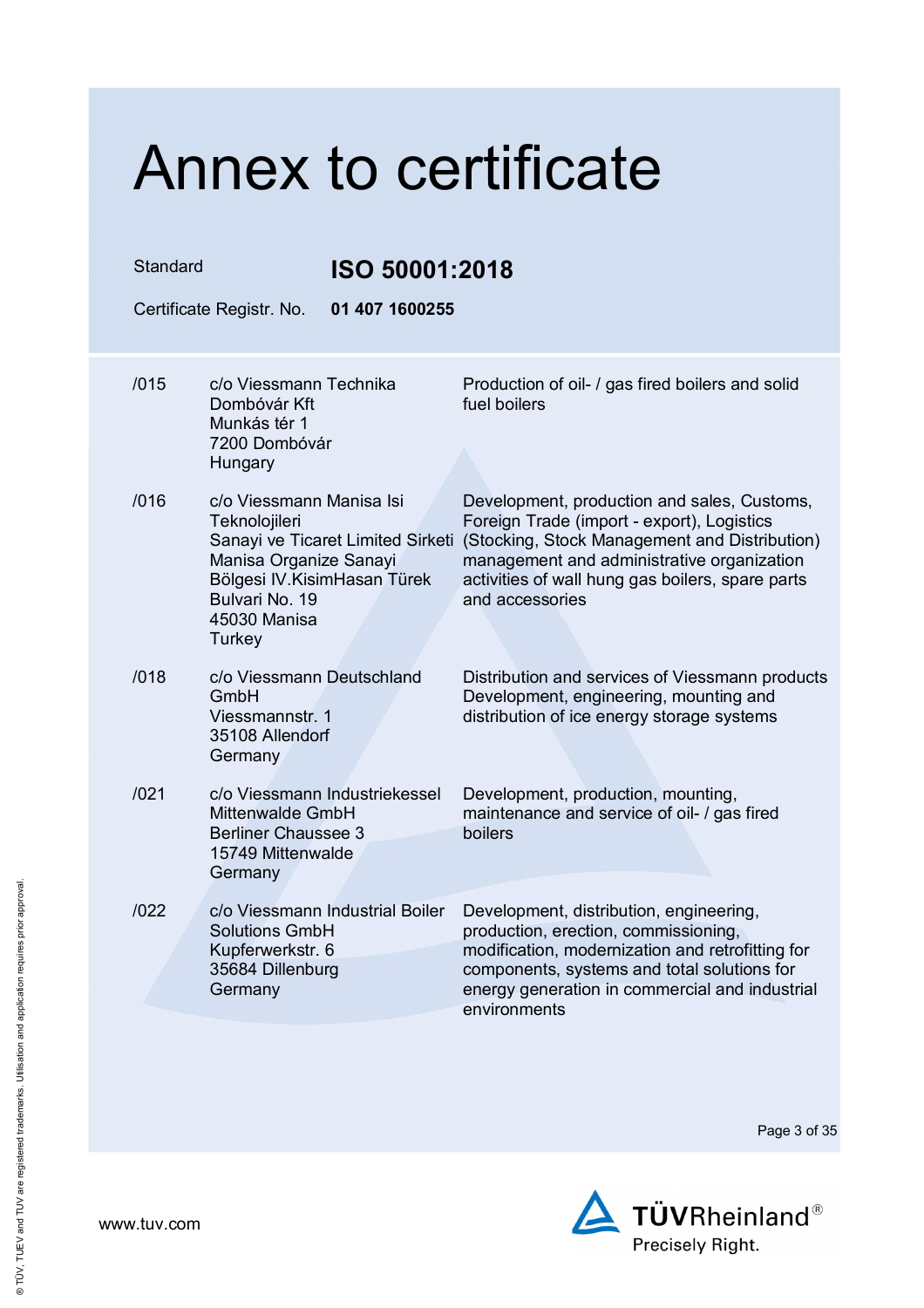| Standard<br>ISO 50001:2018 |                                                                                                                                                                        |                |                                                                                                                                                                                       |
|----------------------------|------------------------------------------------------------------------------------------------------------------------------------------------------------------------|----------------|---------------------------------------------------------------------------------------------------------------------------------------------------------------------------------------|
|                            | Certificate Registr. No.                                                                                                                                               | 01 407 1600255 |                                                                                                                                                                                       |
| /031                       | c/o Viessmann Industrial<br>Service GmbH<br>Kupferwerkstr. 6<br>35684 Dillenburg                                                                                       |                | Reconstruction, repair, revamping, optimization<br>and service of industry- and energy systems                                                                                        |
| /032                       | Germany<br>c/o Viessmann Industrie France<br><b>S.A.S.</b><br>Parc des Collines 2, 6 Avenue<br>de Bruxelles - Didenheim CS,<br>22133<br>68060 Mulhouse Cedex<br>France |                | Development, distribution, engineering,<br>mounting, commissioning, revamping, repair<br>and service for plants for production of energy<br>in commercial and industrial environments |
| /033                       | c/o Etanomics Service GmbH<br>Waldecker Str. 13<br>64546 Mörfelden-Walldorf<br>Germany                                                                                 |                | Services in energy efficiency and energy<br>economics, energy management and energy<br>controlling. Development and realization of<br>holistic energy concepts                        |
| /034                       | c/o Viessmann Engineering<br>S.R.L.<br>Via Brennero 56<br>37026 Balconi die Pescantina<br>VR<br>Italy                                                                  |                | Design, site erection, engineering, mounting,<br>commissioning, repair and service of<br>combustion plants as well as plants in the<br>heating area                                   |
| /036                       | c/o Viessmann Kühlsysteme<br>GmbH<br>Dr.-Vießmann-Str. 1<br>95030 Hof<br>Germany                                                                                       |                | Development, production of cooling rooms,<br>cooling units, chilled cabinets and heat pumps                                                                                           |
|                            |                                                                                                                                                                        |                |                                                                                                                                                                                       |

Page 4 of 35

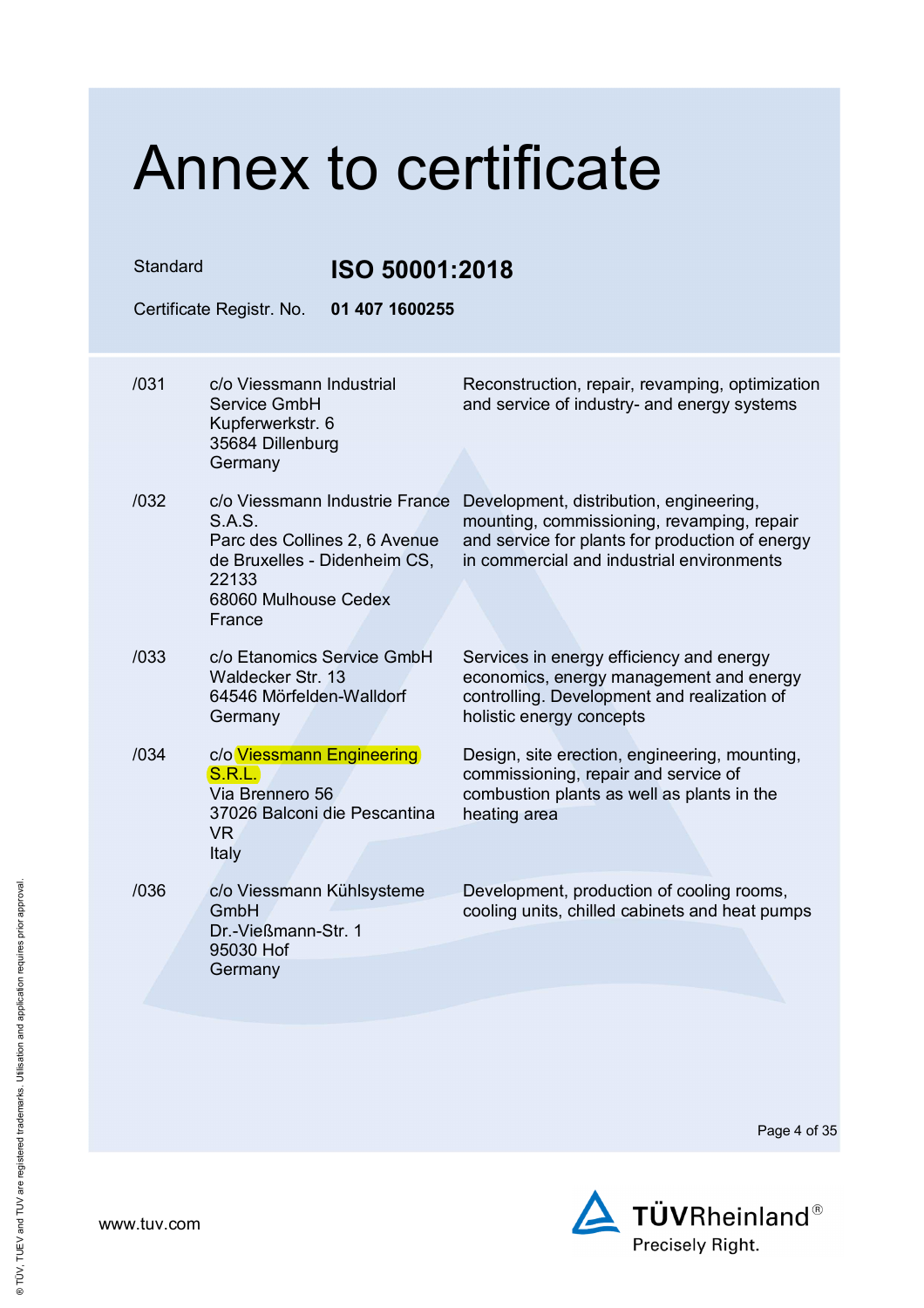| Standard<br>Certificate Registr. No. |                                                                                                                                          | ISO 50001:2018<br>01 407 1600255 |                                                                                                                             |
|--------------------------------------|------------------------------------------------------------------------------------------------------------------------------------------|----------------------------------|-----------------------------------------------------------------------------------------------------------------------------|
| /037                                 | c/o Viessmann (Schweiz) AG<br>Geschäftsbereich<br>Großwärmepumpen                                                                        |                                  | Development, production and mounting of<br>commercial cooling solutions and heat pumps                                      |
|                                      | Rütimoosstrasse 5<br>3076 Worb SBB<br>Switzerland                                                                                        |                                  |                                                                                                                             |
| /038                                 | c/o Viessmann Refrigeration<br>Systems Oy<br>PL 24 (Teollisuustie 7)<br>06151 Porvoo<br>Finland                                          |                                  | Development, production and distribution of<br>commercial cooling solutions and production of<br>cooling units              |
| /040                                 | c/o ithinx GmbH<br><b>Butzweilerhof-Allee 2-4</b><br>50829 Köln<br>Germany                                                               |                                  | Development of industrial electronic                                                                                        |
| /041                                 | c/o OOO Viessmann Lipetsk<br><b>Russian Federation</b><br>Lipetsk Oblast, Griazy District<br>399071 Lipetzk<br><b>Russian Federation</b> | Village Kazinka, SEZ Lipetsk 20  | Production of oil-/gas fired boilers                                                                                        |
| /044                                 | c/o Viessmann Climate<br><b>Solutions SE</b><br>Viessmannstr. 1<br>35108 Allendorf (Eder)<br>Germany                                     |                                  | Central organisational units of the Viessmann<br>Group Providing services and IT services for the<br><b>Viessmann Group</b> |
| /045                                 | c/o Viessmann A/S<br>Guldalderen 2<br>2640 Hedehusene<br><b>Denmark</b>                                                                  |                                  | Sales, distribution and service of incineration,<br>heating, cooling, refrigeration systems and plant<br>engineering        |

Page 5 of 35

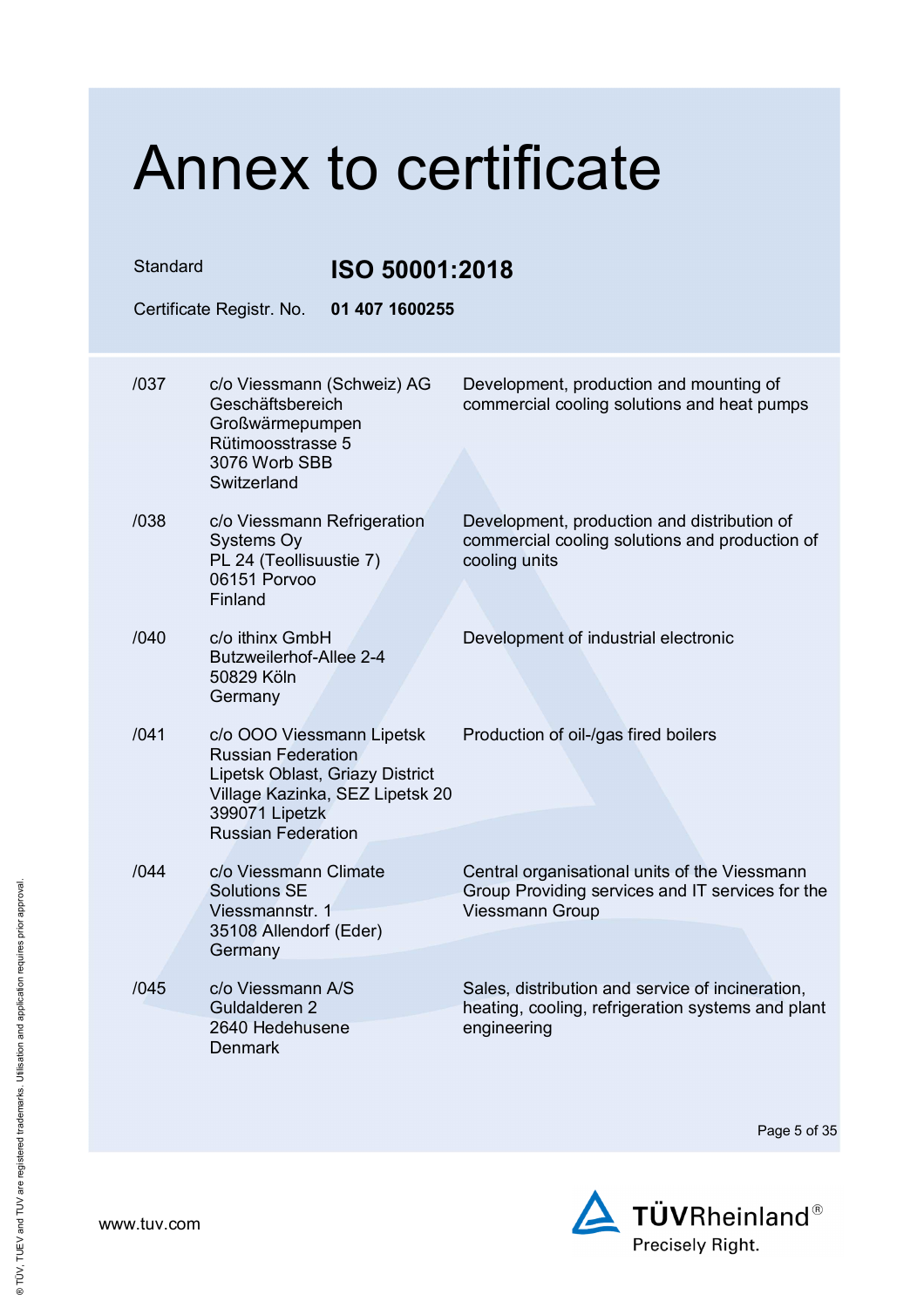| Standard |                                                                                                     | ISO 50001:2018                                                                                                       |  |
|----------|-----------------------------------------------------------------------------------------------------|----------------------------------------------------------------------------------------------------------------------|--|
|          | 01 407 1600255<br>Certificate Registr. No.                                                          |                                                                                                                      |  |
| /046     | c/o Viessmann Belgium BVBA<br>Beversesteenweg 600<br>8800 Roeselare<br><b>Belgium</b>               | Sales, distribution and service of incineration,<br>heating, cooling, refrigeration systems and plant<br>engineering |  |
| /047     | c/o Viessmann Belgium BVBA<br>Rue du Progrès 2<br>4841 Welkenraedt<br><b>Belgium</b>                | Sales, distribution and service of incineration,<br>heating, cooling, refrigeration systems and plant<br>engineering |  |
| /048     | c/o Viessmann Belgium BVBA<br>Hermesstraat 14<br>1930 Zaventem<br>Belgium                           | Sales, distribution and service of incineration,<br>heating, cooling, refrigeration systems and plant<br>Engineering |  |
| /049     | c/o Viessmann Belgium BVBA<br>Luxembourg<br>35 rue J.F.Kennedy<br>L-7327 Steinsel<br>Luxembourg     | Sales, distribution and service of incineration,<br>heating, cooling, refrigeration systems and plant<br>engineering |  |
| /050     | c/o Viessmann d.o.o.<br>Cesta CIV. divizije 116a<br>2000 Maribor<br>Slovenia                        | Sales, distribution and service of incineration,<br>heating, cooling, refrigeration systems and plant<br>engineering |  |
| /051     | c/o Viessmann d.o.o., Zagreb<br>Kroatien<br>Ulica Dr. Luje Naletilica 29<br>10020 Zagreb<br>Croatia | Sales, distribution and service of incineration,<br>heating, cooling, refrigeration systems and plant<br>engineering |  |

Page 6 of 35

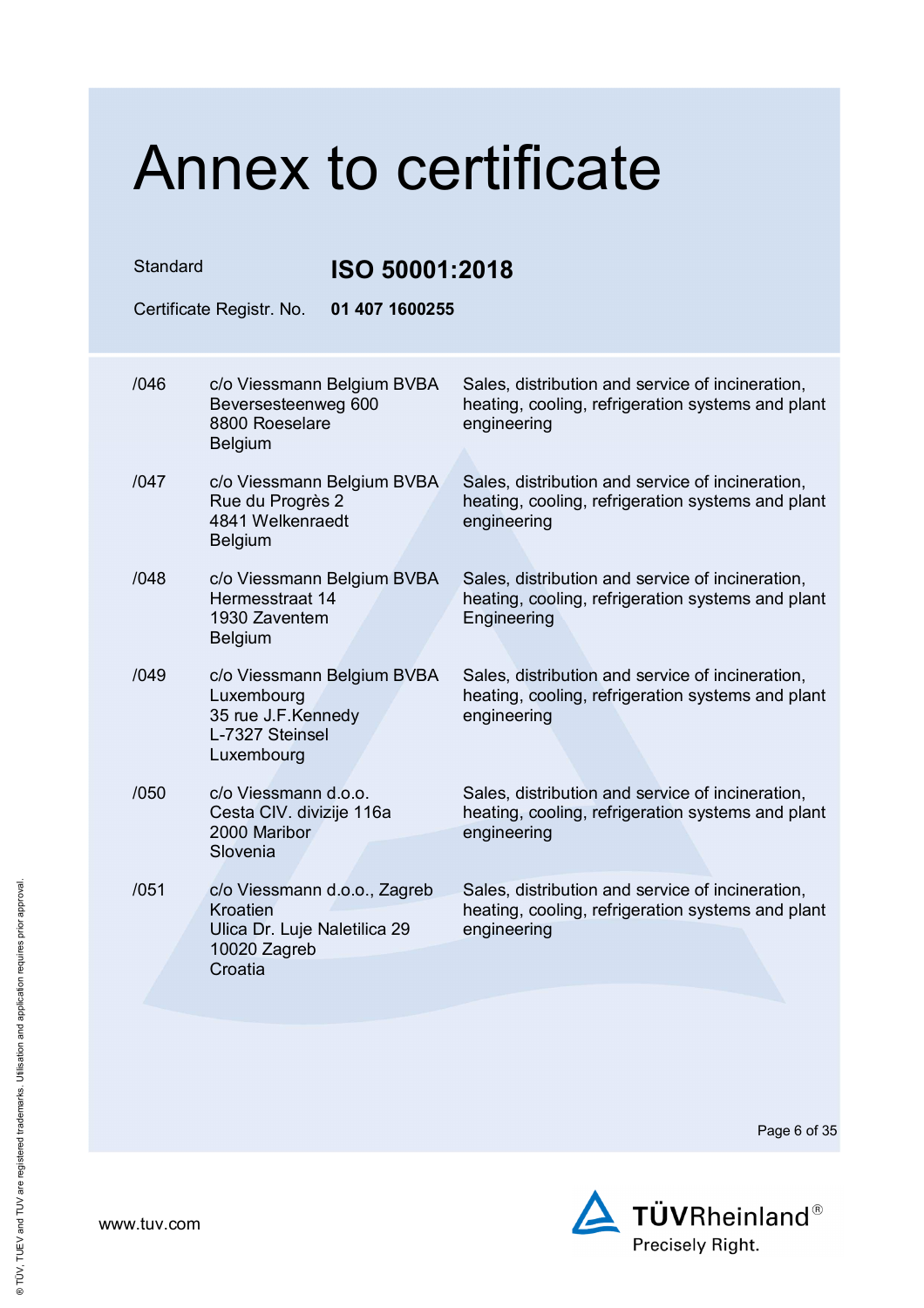| Standard |                                                                                    | ISO 50001:2018 |                                                                                                                      |  |
|----------|------------------------------------------------------------------------------------|----------------|----------------------------------------------------------------------------------------------------------------------|--|
|          | Certificate Registr. No.                                                           | 01 407 1600255 |                                                                                                                      |  |
| /052     | c/o Viessmann Deutschland<br>GmbH<br>Viessmannstr. 1<br>35108 Allendorf<br>Germany |                | Sales, distribution and service of incineration,<br>heating, cooling, refrigeration systems and plant<br>engineering |  |
| /053     | c/o Viessmann Deutschland<br>GmbH<br>Schuckertstr. 2<br>48153 Münster<br>Germany   |                | Sales, distribution and service of incineration,<br>heating, cooling, refrigeration systems and plant<br>engineering |  |
| /054     | c/o Viessmann Deutschland<br>GmbH<br>Leipziger Str. 260<br>34123 Kassel<br>Germany |                | Sales, distribution and service of incineration,<br>heating, cooling, refrigeration systems and plant<br>engineering |  |
| /055     | c/o Viessmann Deutschland<br>GmbH<br>Borsigstr. 10<br>76275 Ettlingen<br>Germany   |                | Sales, distribution and service of incineration,<br>heating, cooling, refrigeration systems and plant<br>engineering |  |
| /056     | c/o Viessmann Deutschland<br>GmbH<br>Oskar-Sembach-Ring 8<br>91207 Lauf<br>Germany |                | Sales, distribution and service of incineration,<br>heating, cooling, refrigeration systems and plant<br>engineering |  |
|          |                                                                                    |                |                                                                                                                      |  |

Page 7 of 35

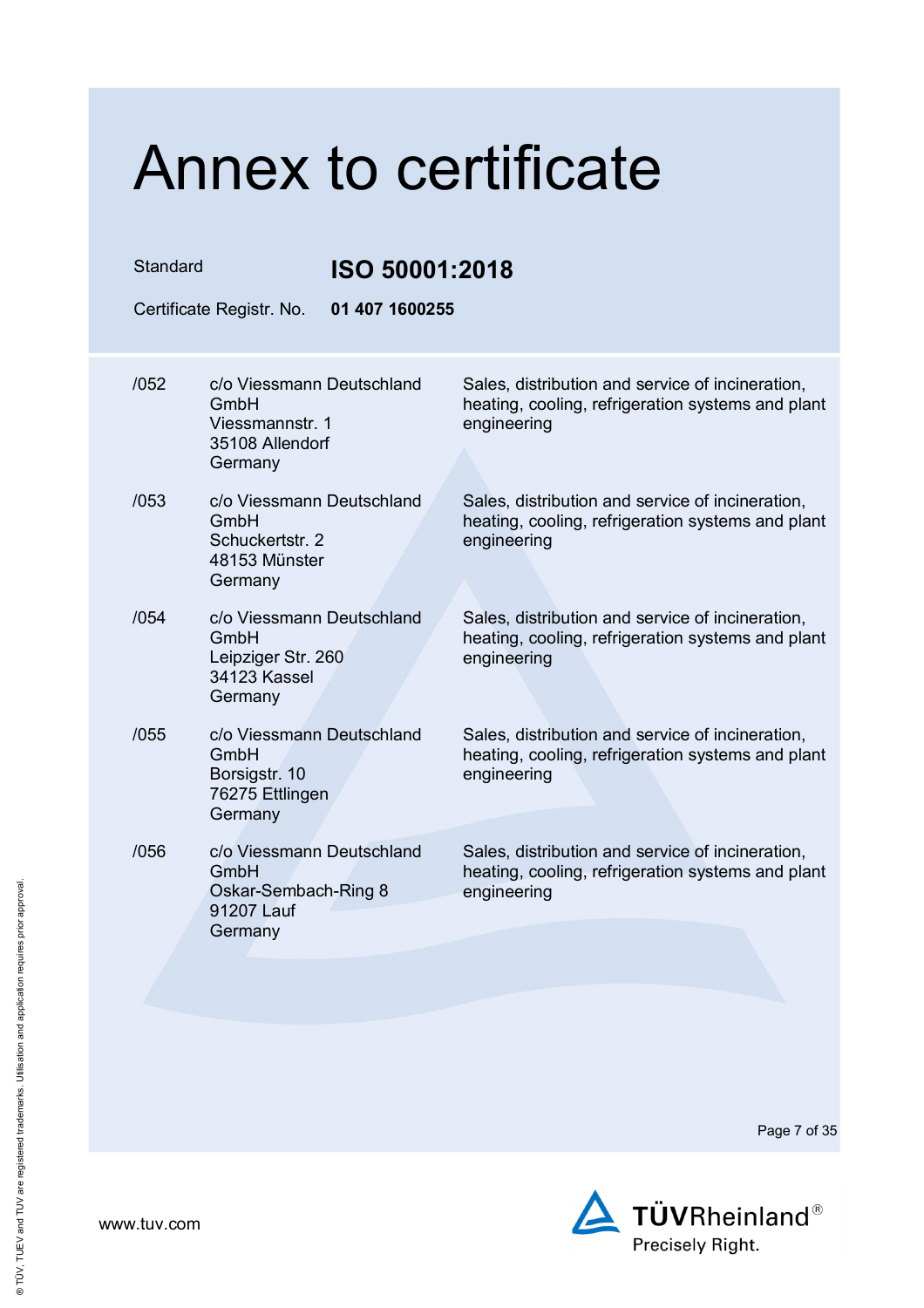| Standard |                                                                                            | ISO 50001:2018 |                                                                                                                      |
|----------|--------------------------------------------------------------------------------------------|----------------|----------------------------------------------------------------------------------------------------------------------|
|          | Certificate Registr. No.                                                                   | 01 407 1600255 |                                                                                                                      |
| /057     | c/o Viessmann Deutschland<br>GmbH<br>Stockholmer Str. 1<br>66482 Zweibrücken               |                | Sales, distribution and service of incineration,<br>heating, cooling, refrigeration systems and plant<br>engineering |
|          | Germany                                                                                    |                |                                                                                                                      |
| /058     | c/o Viessmann Deutschland<br>GmbH<br>Planckstr, 16<br>32052 Herford<br>Germany             |                | Sales, distribution and service of incineration,<br>heating, cooling, refrigeration systems and plant<br>engineering |
| /059     | c/o Viessmann Deutschland<br>GmbH<br>Friedrich-Berius-Ring 14<br>97076 Würzburg<br>Germany |                | Sales, distribution and service of incineration,<br>heating, cooling, refrigeration systems and plant<br>engineering |
| /060     | c/o Viessmann Deutschland<br>GmbH<br>Fuhrmannstr. 9<br>95030 Hof<br>Germany                |                | Sales, distribution and service of incineration,<br>heating, cooling, refrigeration systems and plant<br>engineering |
| /061     | c/o Viessmann Deutschland<br>GmbH<br>Kanalstr, 13<br>12357 Berlin<br>Germany               |                | Sales, distribution and service of incineration,<br>heating, cooling, refrigeration systems and plant<br>engineering |
| /062     | c/o Viessmann Deutschland<br>GmbH<br>Graf-Johann-Str. 10<br>57072 Siegen<br>Germany        |                | Sales, distribution and service of incineration,<br>heating, cooling, refrigeration systems and plant<br>engineering |

Page 8 of 35

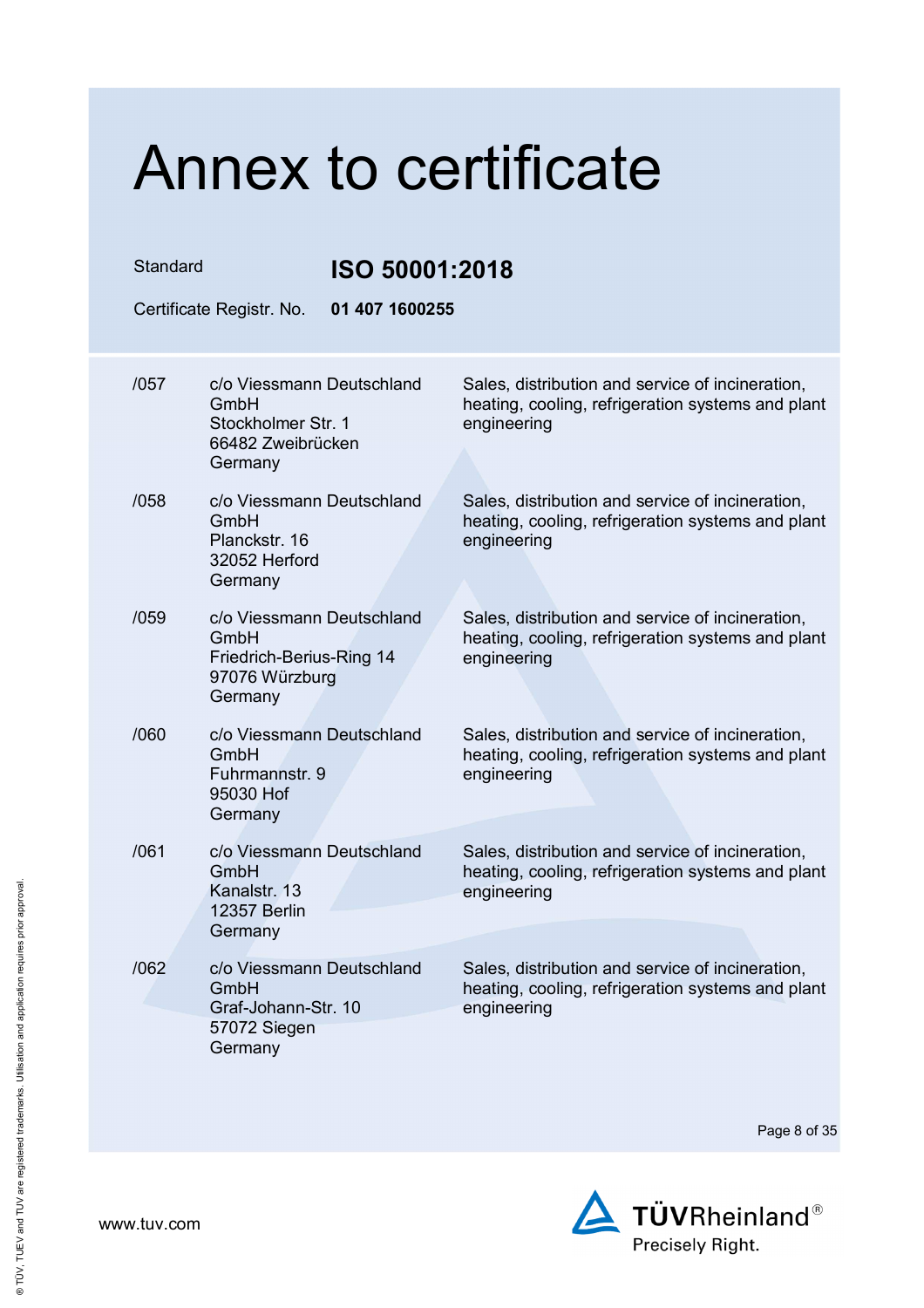| Standard<br>ISO 50001:2018 |                                                                                               |                                                                                                                      |
|----------------------------|-----------------------------------------------------------------------------------------------|----------------------------------------------------------------------------------------------------------------------|
|                            | 01 407 1600255<br>Certificate Registr. No.                                                    |                                                                                                                      |
| /063                       | c/o Viessmann Deutschland<br>GmbH<br>Gewerbestr. 8                                            | Sales, distribution and service of incineration,<br>heating, cooling, refrigeration systems and plant<br>engineering |
|                            | 89275 Elchingen<br>Germany                                                                    |                                                                                                                      |
| /064                       | c/o Viessmann Deutschland<br>GmbH<br>In der Pützgewann 17<br>56218 Mülheim-Kärlich<br>Germany | Sales, distribution and service of incineration,<br>heating, cooling, refrigeration systems and plant<br>engineering |
| /065                       | c/o Viessmann Deutschland<br>GmbH<br>Essener Str. 93<br>22419 Hamburg<br>Germany              | Sales, distribution and service of incineration,<br>heating, cooling, refrigeration systems and plant<br>engineering |
| /066                       | c/o Viessmann Deutschland<br>GmbH<br>Erinstr. 23<br>44575 Castrop-Rauxel<br>Germany           | Sales, distribution and service of incineration,<br>heating, cooling, refrigeration systems and plant<br>engineering |
| /067                       | c/o Viessmann Deutschland<br>GmbH<br>Gottbillstr. 34 a<br>54294 Trier<br>Germany              | Sales, distribution and service of incineration,<br>heating, cooling, refrigeration systems and plant<br>engineering |
| /068                       | c/o Viessmann Deutschland<br>GmbH<br>Straubinger Str. 87<br>94447 Plattling<br>Germany        | Sales, distribution and service of incineration,<br>heating, cooling, refrigeration systems and plant<br>engineering |

Page 9 of 35

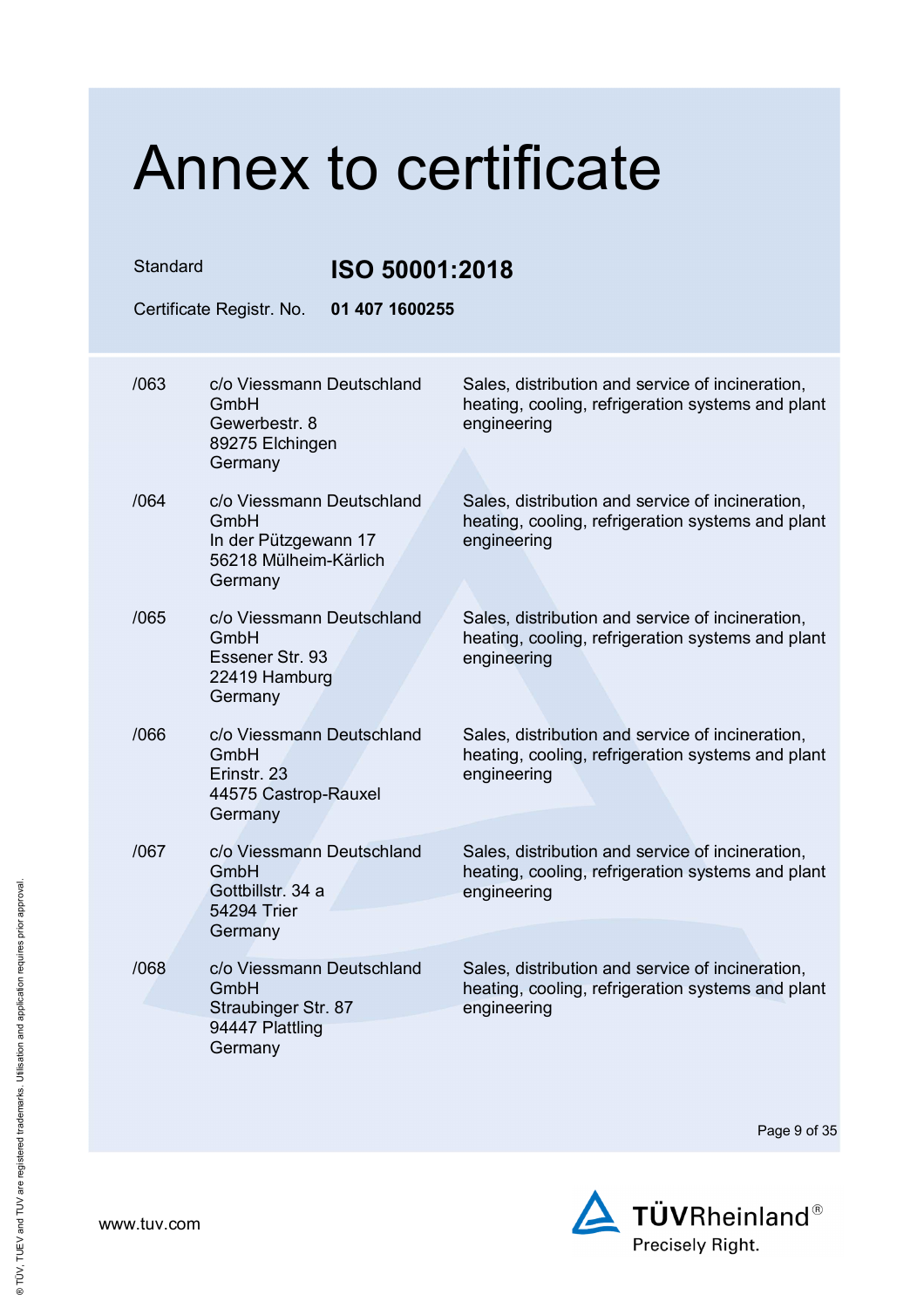| Standard |                                                                                             | ISO 50001:2018                                                                                                       |  |
|----------|---------------------------------------------------------------------------------------------|----------------------------------------------------------------------------------------------------------------------|--|
|          | 01 407 1600255<br>Certificate Registr. No.                                                  |                                                                                                                      |  |
| /069     | c/o Viessmann Deutschland<br>GmbH<br>Zum Gut Heiligendonk 4<br>40472 Düsseldorf             | Sales, distribution and service of incineration,<br>heating, cooling, refrigeration systems and plant<br>engineering |  |
|          | Germany                                                                                     |                                                                                                                      |  |
| /070     | c/o Viessmann Deutschland<br>GmbH<br>Lingwiesenstr 9<br>70825 Korntal-Münchingen<br>Germany | Sales, distribution and service of incineration,<br>heating, cooling, refrigeration systems and plant<br>engineering |  |
| 1071     | c/o Viessmann Deutschland<br>GmbH<br>Kurhessenstr, 2<br>64546 Mörfelden-Walldorf<br>Germany | Sales, distribution and service of incineration,<br>heating, cooling, refrigeration systems and plant<br>engineering |  |
| /072     | c/o Viessmann Deutschland<br>GmbH<br>Lilienthalstr. 1<br>85570 Markt Schwaben<br>Germany    | Sales, distribution and service of incineration,<br>heating, cooling, refrigeration systems and plant<br>engineering |  |
| /073     | c/o Viessmann Deutschland<br>GmbH<br>Arberger Hafendamm 2<br>28309 Bremen<br>Germany        | Sales, distribution and service of incineration,<br>heating, cooling, refrigeration systems and plant<br>engineering |  |
| 1074     | c/o Viessmann Deutschland<br>GmbH<br>Straße der Nationen 7<br>30539 Hannover<br>Germany     | Sales, distribution and service of incineration,<br>heating, cooling, refrigeration systems and plant<br>engineering |  |

Page 10 of 35

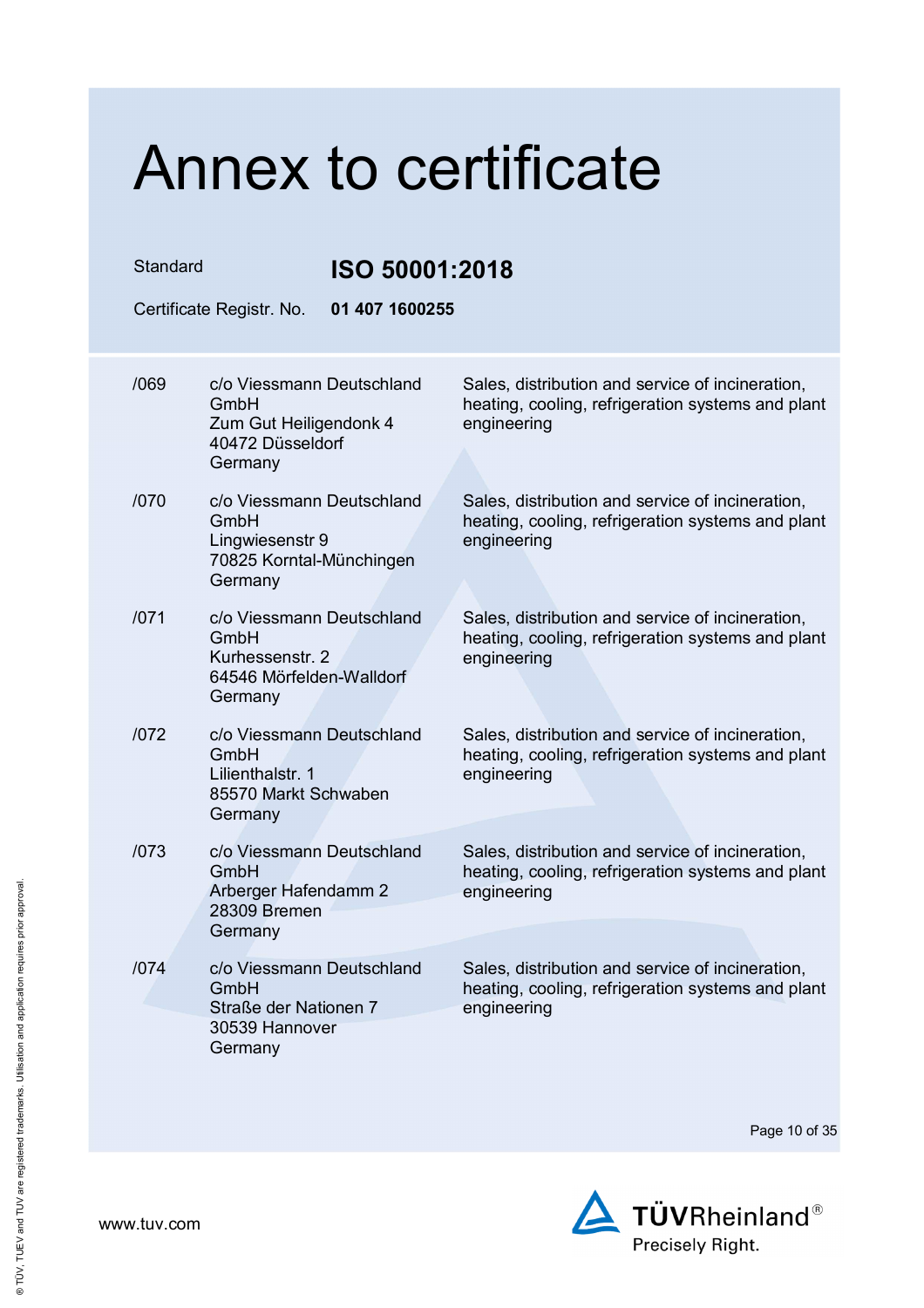| Standard |                                                                                        |                | ISO 50001:2018                                                                                                       |  |
|----------|----------------------------------------------------------------------------------------|----------------|----------------------------------------------------------------------------------------------------------------------|--|
|          | Certificate Registr. No.                                                               | 01 407 1600255 |                                                                                                                      |  |
| /075     | c/o Viessmann Deutschland<br>GmbH<br>Josef-Kitz-Str. 16<br>53842 Troisdorf             |                | Sales, distribution and service of incineration,<br>heating, cooling, refrigeration systems and plant<br>engineering |  |
|          | Germany                                                                                |                |                                                                                                                      |  |
| /076     | c/o Viessmann Deutschland<br>GmbH<br>Bebelstr. 19<br>79108 Freiburg<br>Germany         |                | Sales, distribution and service of incineration,<br>heating, cooling, refrigeration systems and plant<br>engineering |  |
| 1077     | c/o Viessmann Deutschland<br>GmbH<br>Aulzhausener Str. 11<br>86165 Augsburg<br>Germany |                | Sales, distribution and service of incineration,<br>heating, cooling, refrigeration systems and plant<br>engineering |  |
| /078     | c/o Viessmann Deutschland<br>GmbH<br>Wallstadter Str. 66<br>68526 Ladenburg<br>Germany |                | Sales, distribution and service of incineration,<br>heating, cooling, refrigeration systems and plant<br>engineering |  |
| /079     | c/o Viessmann Deutschland<br>GmbH<br>Mühlweg 25<br>99091 Erfurt<br>Germany             |                | Sales, distribution and service of incineration,<br>heating, cooling, refrigeration systems and plant<br>engineering |  |
| /080     | c/o Viessmann Deutschland<br>GmbH<br>Knappsdorfer Str. 6<br>01109 Dresden<br>Germany   |                | Sales, distribution and service of incineration,<br>heating, cooling, refrigeration systems and plant<br>engineering |  |

Page 11 of 35

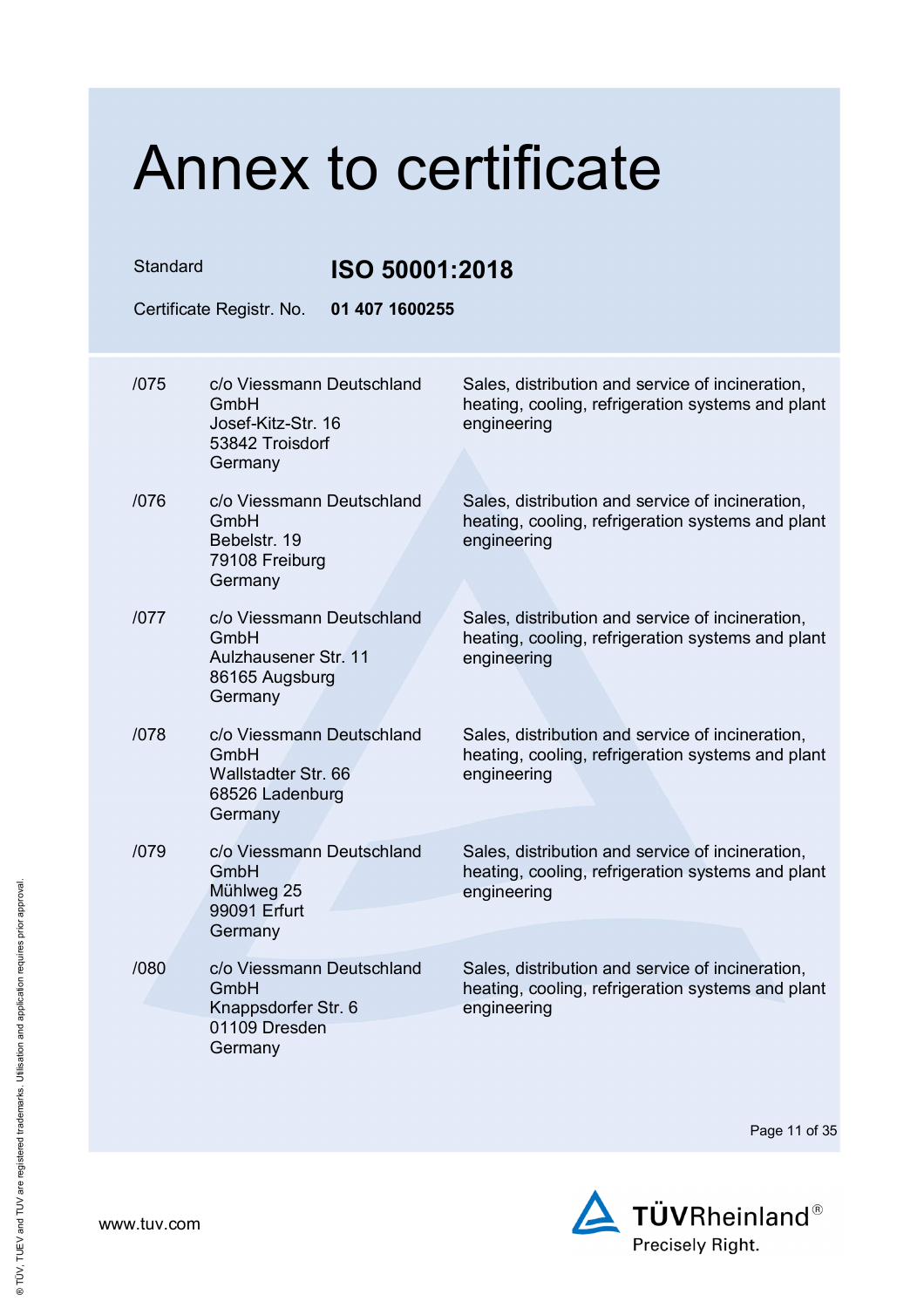| Standard | Certificate Registr. No.                                                                  |                               | ISO 50001:2018<br>01 407 1600255                                                                                     |  |
|----------|-------------------------------------------------------------------------------------------|-------------------------------|----------------------------------------------------------------------------------------------------------------------|--|
|          |                                                                                           |                               |                                                                                                                      |  |
| /081     | c/o Viessmann Deutschland<br>GmbH<br>Kastanienallee 11<br>06184 Kabelsketal<br>Germany    |                               | Sales, distribution and service of incineration,<br>heating, cooling, refrigeration systems and plant<br>engineering |  |
| /082     | c/o Viessmann Deutschland<br>GmbH<br>Mühlenweg 2<br>18198 Stäbelow<br>Germany             |                               | Sales, distribution and service of incineration,<br>heating, cooling, refrigeration systems and plant<br>engineering |  |
| /083     | c/o Viessmann Deutschland<br>GmbH<br>Weidenäcker 1<br>88605 Meßkirch<br>Germany           |                               | Sales, distribution and service of incineration,<br>heating, cooling, refrigeration systems and plant<br>engineering |  |
| /084     | c/o Viessmann Deutschland<br>GmbH<br>Viessmannstr. 1<br>87787 Wolfertschwenden<br>Germany |                               | Sales, distribution and service of incineration,<br>heating, cooling, refrigeration systems and plant<br>engineering |  |
| /085     | GmbH<br>Viessmannstr. 1<br>4641 Steinhaus<br>Austria                                      | c/o Viessmann Holding Austria | Holding company organisation, administration<br>and service                                                          |  |
| /086     | c/o Viessmann EOOD<br>bul.Bulgaria 90<br>1680 Sofia<br><b>Bulgaria</b>                    |                               | Sales, distribution and service of incineration,<br>heating, cooling, refrigeration systems and plant<br>engineering |  |

Page 12 of 35

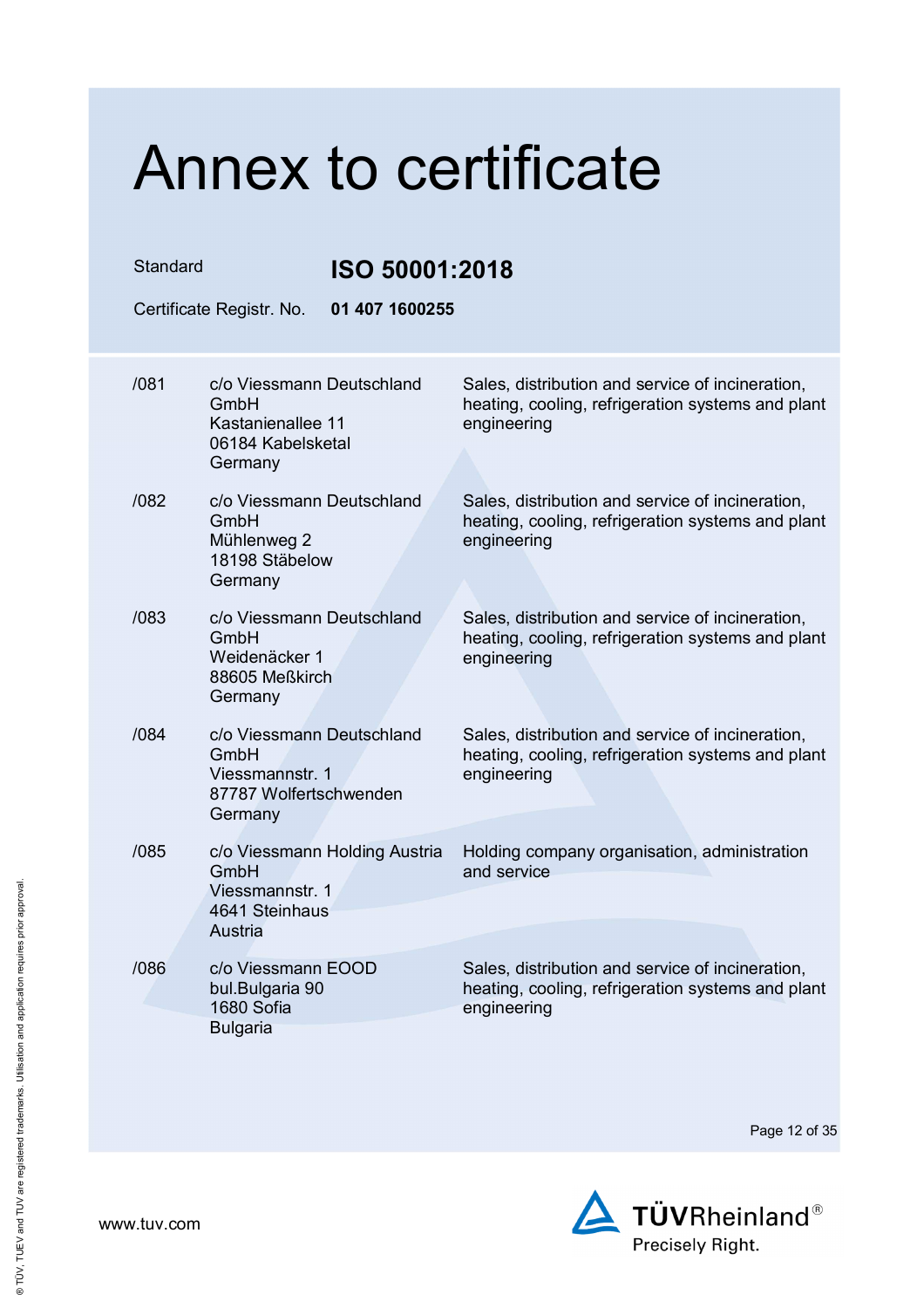| Standard |                                                                                       | ISO 50001:2018                  |                                                                                                                      |  |
|----------|---------------------------------------------------------------------------------------|---------------------------------|----------------------------------------------------------------------------------------------------------------------|--|
|          | Certificate Registr. No.                                                              | 01 407 1600255                  |                                                                                                                      |  |
| /087     | c/o Viessmann France SAS<br>520 rue Denis Papin<br>13920 Aix En Provence<br>France    |                                 | Sales, distribution and service of incineration,<br>heating, cooling, refrigeration systems and plant<br>engineering |  |
| /088     | c/o Viessmann France SAS<br>Zone Industrielle<br>57380 Faulquemont<br>France          |                                 | Sales, distribution and service of incineration,<br>heating, cooling, refrigeration systems and plant<br>engineering |  |
| /089     | c/o Viessmann France SAS<br><b>Rue Saint Patrick</b><br>59133 Phalempin<br>France     |                                 | Sales, distribution and service of incineration,<br>heating, cooling, refrigeration systems and plant<br>engineering |  |
| /090     | c/o Viessmann France SAS<br>884 rue des Mercières<br>69140 Rillieux la Pape<br>France |                                 | Sales, distribution and service of incineration,<br>heating, cooling, refrigeration systems and plant<br>engineering |  |
| /091     | c/o Viessmann France SAS<br>77127 Lieusaint<br>France                                 | 9 rue du Chateau de la Barrière | Sales, distribution and service of incineration,<br>heating, cooling, refrigeration systems and plant<br>engineering |  |
| /092     | c/o Viessmann France SAS<br>parc d'activités<br>86130 Jaunay Clan<br>France           |                                 | Sales, distribution and service of incineration,<br>heating, cooling, refrigeration systems and plant<br>engineering |  |
| /093     | c/o Viessmann France SAS<br>zone Giffard Sud<br>35410 Domloup<br>France               |                                 | Sales, distribution and service of incineration,<br>heating, cooling, refrigeration systems and plant<br>engineering |  |

Page 13 of 35

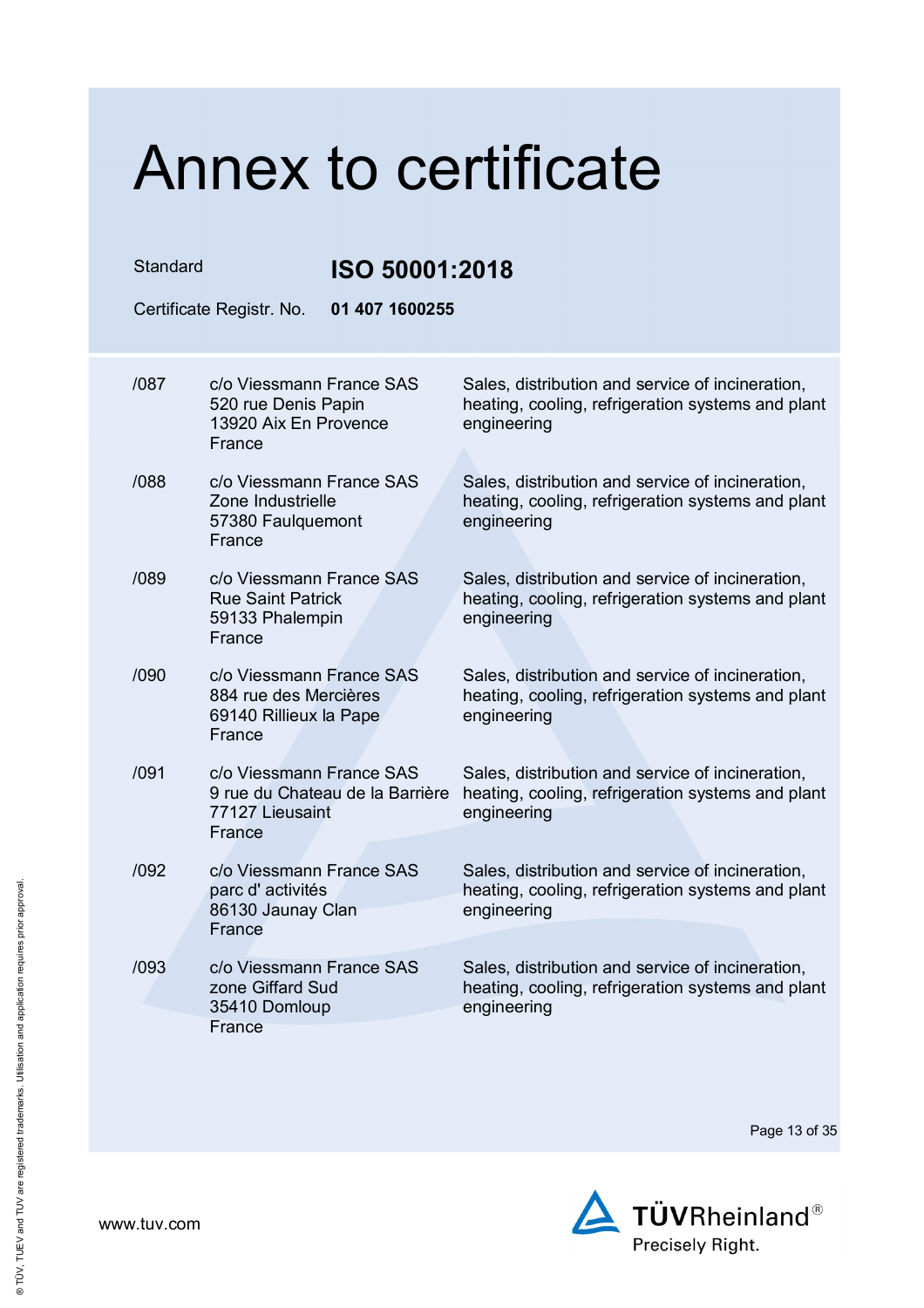| Standard |                                                                                          | ISO 50001:2018                                                                                                       |  |  |
|----------|------------------------------------------------------------------------------------------|----------------------------------------------------------------------------------------------------------------------|--|--|
|          | 01 407 1600255<br>Certificate Registr. No.                                               |                                                                                                                      |  |  |
| /094     | c/o Viessmann France SAS<br>7 Rue Pierre et Marie Curie<br>67960 Entzheim<br>France      | Sales, distribution and service of incineration,<br>heating, cooling, refrigeration systems and plant<br>engineering |  |  |
| /095     | c/o Viessmann France SAS<br>Alle du Lac<br>31681 Labege Cedex<br>France                  | Sales, distribution and service of incineration,<br>heating, cooling, refrigeration systems and plant<br>engineering |  |  |
| /096     | c/o Viessmann Fütéstechnika<br>Kft.<br>Süssen u. 3<br>2045 Törökbálint<br><b>Hungary</b> | Sales, distribution and service of incineration,<br>heating, cooling, refrigeration systems and plant<br>engineering |  |  |
| /097     | c/o Viessmann Gesellschaft<br>m.b.H.<br>Pachern Hauptstr. 90<br>8075 Hart<br>Austria     | Sales, distribution and service of incineration,<br>heating, cooling, refrigeration systems and plant<br>engineering |  |  |
| /098     | c/o Viessmann Gesellschaft<br>m.b.H.<br>Auweg 22<br>6112 Wattens<br>Austria              | Sales, distribution and service of incineration,<br>heating, cooling, refrigeration systems and plant<br>engineering |  |  |
| /099     | c/o Viessmann Gesellschaft<br>m.b.H.<br>Viessmannstr. 1<br>4641 Steinhaus<br>Austria     | Sales, distribution and service of incineration,<br>heating, cooling, refrigeration systems and plant<br>engineering |  |  |

Page 14 of 35

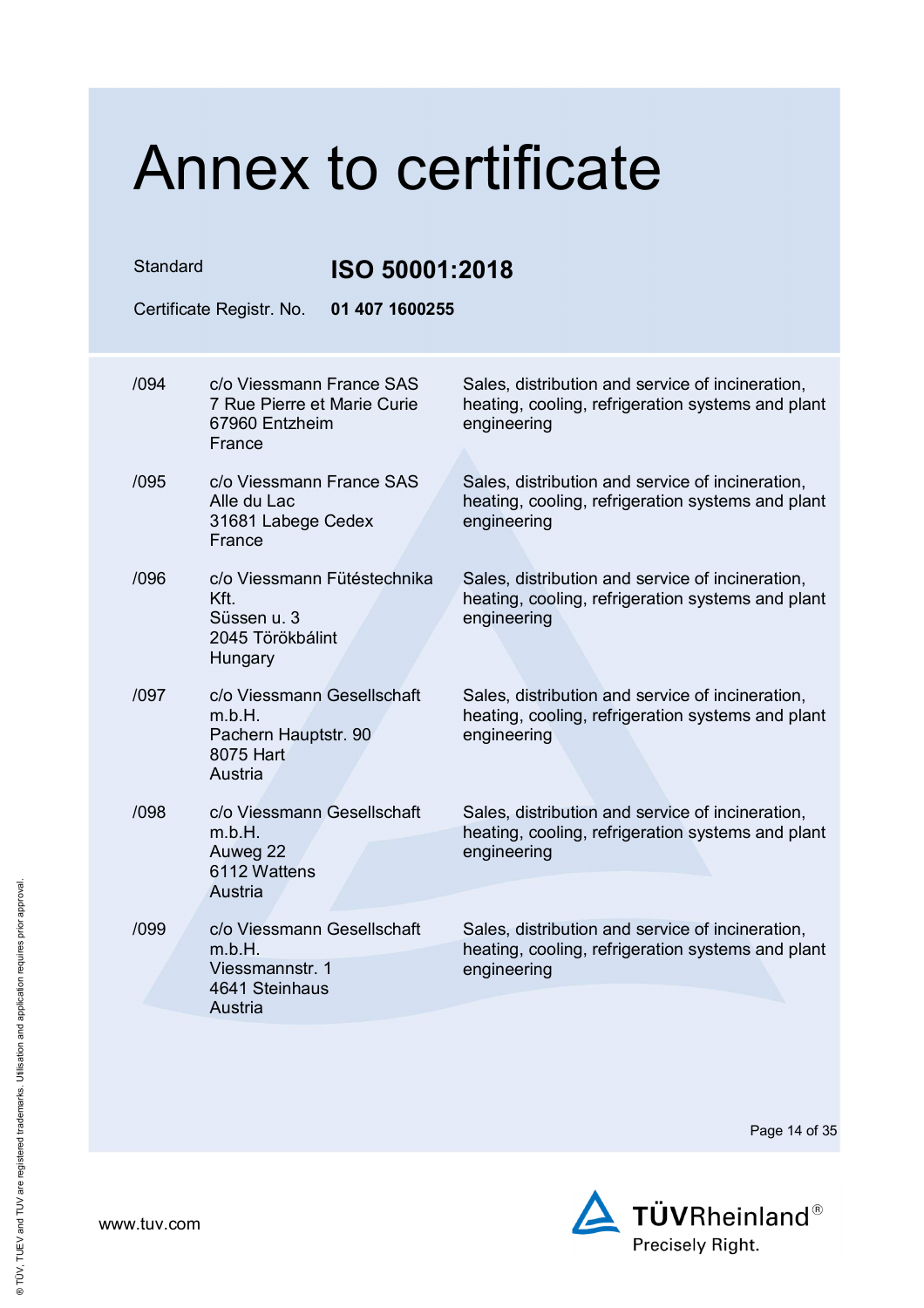| Standard |                                                                                                       | ISO 50001:2018                 |                                                                                                                      |
|----------|-------------------------------------------------------------------------------------------------------|--------------------------------|----------------------------------------------------------------------------------------------------------------------|
|          | Certificate Registr. No.                                                                              | 01 407 1600255                 |                                                                                                                      |
| /100     | c/o Viessmann Gesellschaft<br>m.b.H.<br>Ziegelofengasse 10                                            |                                | Sales, distribution and service of incineration,<br>heating, cooling, refrigeration systems and plant<br>engineering |
|          | 2345 Brunn<br>Austria                                                                                 |                                |                                                                                                                      |
| /101     | <b>SAS</b><br>6 Avenue de Bruxelles<br>68350 Didenheim<br>France                                      | c/o Viessmann Industrie France | Sales, distribution and service of incineration,<br>heating, cooling, refrigeration systems and plant<br>engineering |
| /102     | c/o Viessmann Industrie<br><b>Holding SAS</b><br>6 Avenue de Bruxelles<br>68350 Didenheim<br>France   |                                | Holding company organisation, administration<br>and service                                                          |
| /103     | c/o Viessmann Industrie France<br><b>SAS</b><br><b>Rue Saint Patrick</b><br>59133 Phalempin<br>France |                                | Sales, distribution and service of incineration,<br>heating, cooling, refrigeration systems and plant<br>engineering |
| /104     | <b>SAS</b><br>100 rue Louis Blanc<br>60160 Montataire<br>France                                       | c/o Viessmann Industrie Franca | Sales, distribution and service of incineration,<br>heating, cooling, refrigeration systems and plant<br>engineering |
| /105     | <b>SAS</b><br>Zone Giffard Sud Rue du<br>Giffard<br>35410 Domloup<br>France                           | c/o Viessmann Industrie France | Sales, distribution and service of incineration,<br>heating, cooling, refrigeration systems and plant<br>engineering |

Page 15 of 35

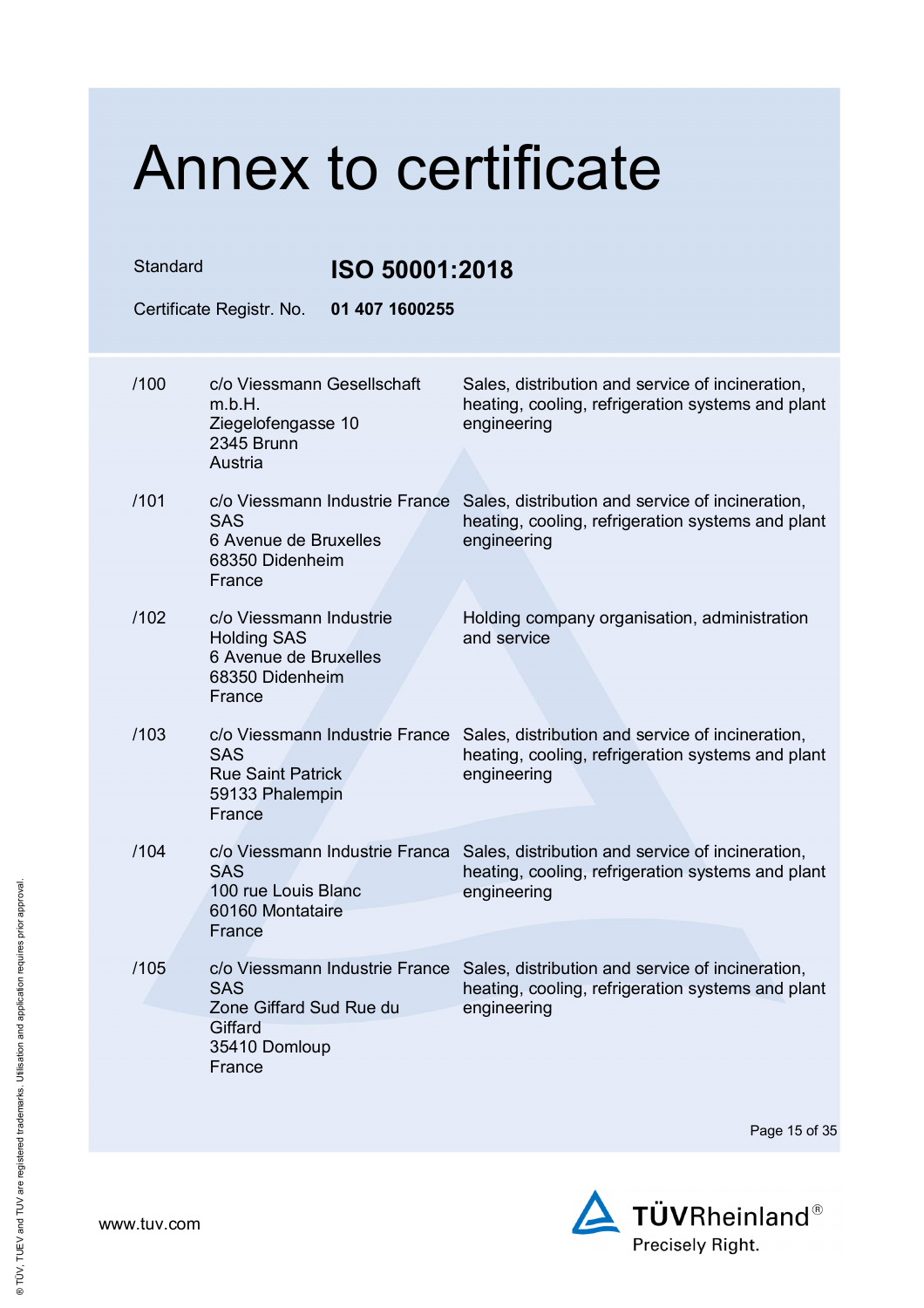| Standard                 |                                                                                                          | ISO 50001:2018                 |                                                                                                                                      |  |
|--------------------------|----------------------------------------------------------------------------------------------------------|--------------------------------|--------------------------------------------------------------------------------------------------------------------------------------|--|
| Certificate Registr. No. |                                                                                                          | 01 407 1600255                 |                                                                                                                                      |  |
| /106                     | <b>SAS</b><br>2 Zone d'activiés de l'Arsenal<br>69200 Venissieux<br>France                               | c/o Viessmann Industrie France | Sales, distribution and service of incineration,<br>heating, cooling, refrigeration systems and plant<br>engineering                 |  |
| /107                     | Mittenwalde GmbH<br>Borgwardstr. 21<br>28279 Bremen<br>Germany                                           | c/o Viessmann Industriekessel  | Production, development, planning,<br>engineering, assembly, repair, distribution of<br>incineration-engineering and heating systems |  |
| /108                     | c/o Viessmann<br>Industriesysteme GmbH<br>Viessmannstr. 1<br>35108 Allendorf<br>Germany                  |                                | Sales, distribution and service of incineration,<br>heating, cooling, refrigeration systems and plant<br>engineering                 |  |
| /109                     | c/o Viessmann Kühlsysteme<br><b>Austria GmbH</b><br>Schaffelhoferweg 2<br>4210 Gallneukirchen<br>Austria |                                | Sales, distribution and service of incineration,<br>heating, cooling, refrigeration systems and plant<br>engineering                 |  |
| /110                     | c/o Viessmann Kraft-Wärme-<br>Kopplung GmbH<br>Celsiusstr. 9<br>86899 Landsberg<br>Germany               |                                | Production, development, planning,<br>engineering, assembly, repair, distribution of<br>incineration-engineering and heating systems |  |
| /111                     | c/o Viessmann Kühlsysteme<br>Austria GmbH<br>69<br>2355 Wiener Neudorf<br>Austria                        | IZ NÖ-Süd, Straße 16, Objekt   | Sales, distribution and service of incineration,<br>heating, cooling, refrigeration systems and plant<br>engineering                 |  |

Page 16 of 35

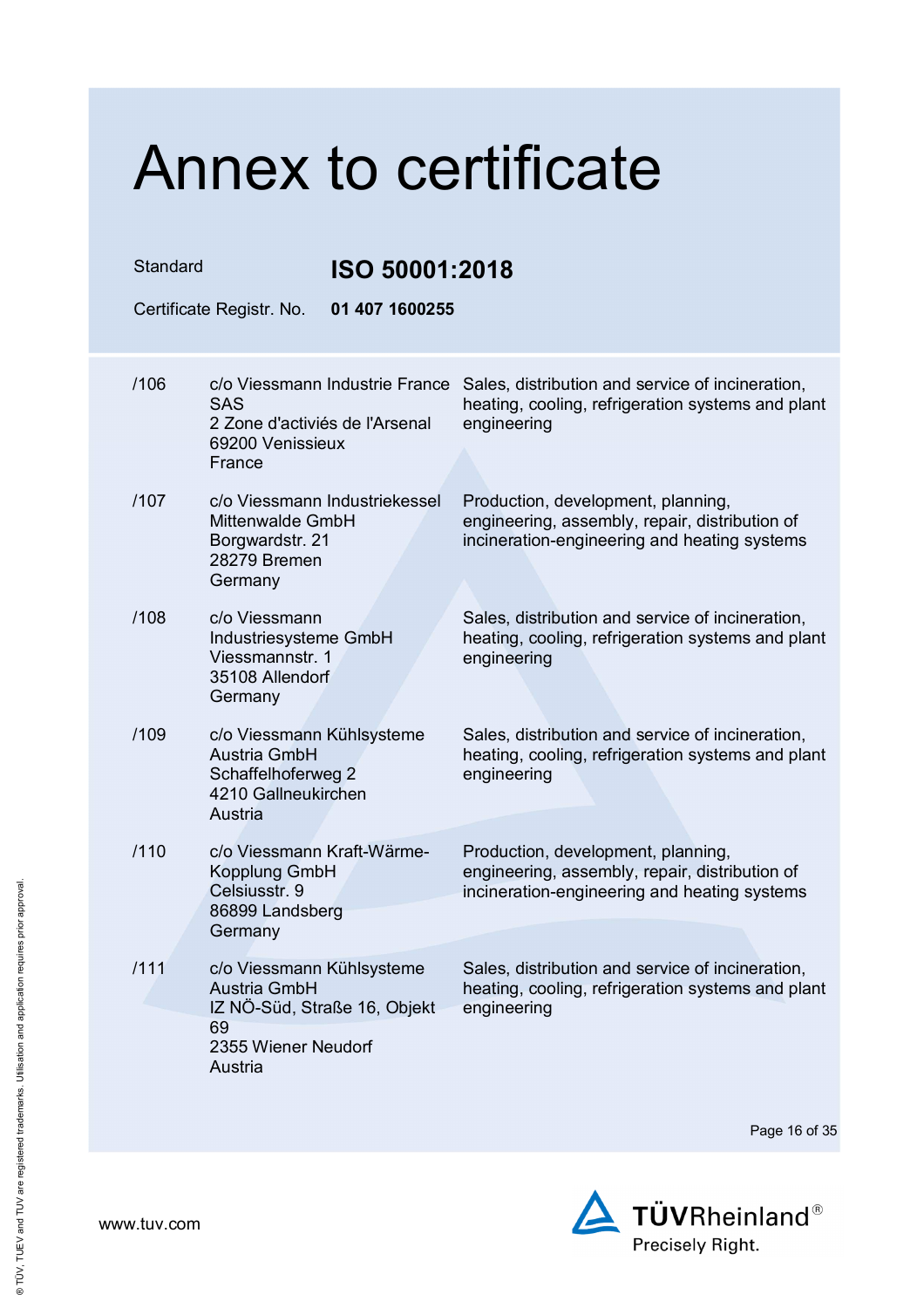| Standard |      |                                                                                               | ISO 50001:2018 |                                                                                                                                                   |  |
|----------|------|-----------------------------------------------------------------------------------------------|----------------|---------------------------------------------------------------------------------------------------------------------------------------------------|--|
|          |      | Certificate Registr. No.                                                                      | 01 407 1600255 |                                                                                                                                                   |  |
|          | /112 | c/o Viessmann Kühlsysteme<br>GmbH<br>Helmbrechtser Str. 4<br>95176 Konradsreuth<br>Germany    |                | Production, development, planning,<br>engineering, assembly, repair and distribution of<br>refrigeration-engineering and cooling systems          |  |
|          | /113 | c/o Viessmann Kühlsysteme<br>GmbH<br>Schloßstr. 1<br>95030 Hof<br>Germany                     |                | Production, development, planning,<br>engineering, assembly, repair and distribution of<br>refrigeration-engineering and cooling systems          |  |
|          | /114 | c/o Viessmann Kühlsysteme<br>GmbH<br>Isaac-Fulda-Allee 5<br>55124 Mainz<br>Germany            |                | Production, development, planning,<br>engineering, assembly, repair and distribution of<br>refrigeration-engineering and cooling systems          |  |
|          | /115 | Oü<br>Elitajate Tee 108<br>12915 Tallinn<br>Estonia                                           |                | c/o Viessmann Külmasüsteemid Sales, distribution and service of incineration,<br>heating, cooling, refrigeration systems and plant<br>engineering |  |
|          | /116 | c/o Viessmann Ltd.<br>30 Hortonwood<br><b>Telford</b><br>TF17YP<br><b>United Kingdom</b>      |                | Sales, distribution and service of incineration,<br>heating, cooling, refrigeration systems and plant<br>engineering                              |  |
|          | /117 | c/o Viessmann Nederland B.V.<br>Lisbaan 8<br>2908 LN Capelle a/d ljssel<br><b>Netherlands</b> |                | Sales, distribution and service of incineration,<br>heating, cooling, refrigeration systems and plant<br>engineering                              |  |

Page 17 of 35

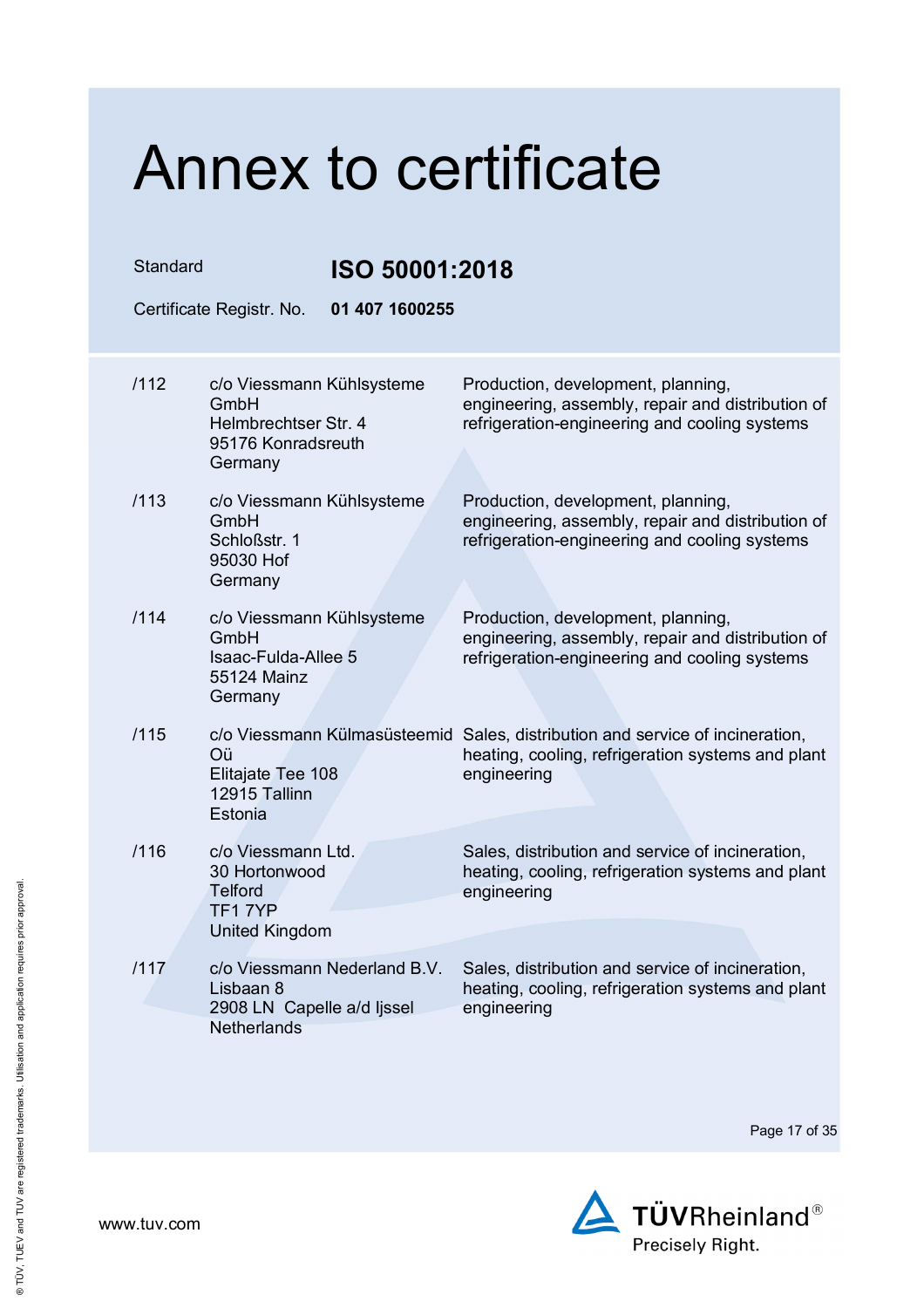Standard **ISO 50001:2018**

Certificate Registr. No. **01 407 1600255** 

| /118 | c/o Viessmann Oy<br>Äyritie 8A<br>01510 Vantaa<br>Finland                                                         | Sales, distribution and service of incineration,<br>heating, cooling, refrigeration systems and plant<br>engineering |
|------|-------------------------------------------------------------------------------------------------------------------|----------------------------------------------------------------------------------------------------------------------|
|      |                                                                                                                   |                                                                                                                      |
| /119 | c/o Viessmann Refrigeration<br><b>Systems AB</b><br>Skalholtsgatan 9<br><b>SE-164 40 Kista</b><br>Sweden          | Sales, distribution and service of incineration,<br>heating, cooling, refrigeration systems and plant<br>engineering |
| /120 | c/o Viessmann Refrigeration<br><b>Systems Aps</b><br>Skaeringvej 88<br>8520 Lystrup<br><b>Denmark</b>             | Sales, distribution and service of incineration,<br>heating, cooling, refrigeration systems and plant<br>engineering |
| /121 | c/o Viessmann Refrigeration<br>Systems Ltd.<br>30 Hortonwood<br><b>Telford</b><br>TF17YP<br><b>United Kingdom</b> | Sales, distribution and service of incineration,<br>heating, cooling, refrigeration systems and plant<br>engineering |
| /122 | c/o Viessmann s r.o.<br>Ivanska cesta 30/A<br>82104 Bratislava<br>Slovakia                                        | Sales, distribution and service of incineration,<br>heating, cooling, refrigeration systems and plant<br>engineering |
| /123 | c/o Viessmann S.L.<br>c/L 'Enginy 10<br>08850 Gavà<br>Spain                                                       | Sales, distribution and service of incineration,<br>heating, cooling, refrigeration systems and plant<br>engineering |

Page 18 of 35

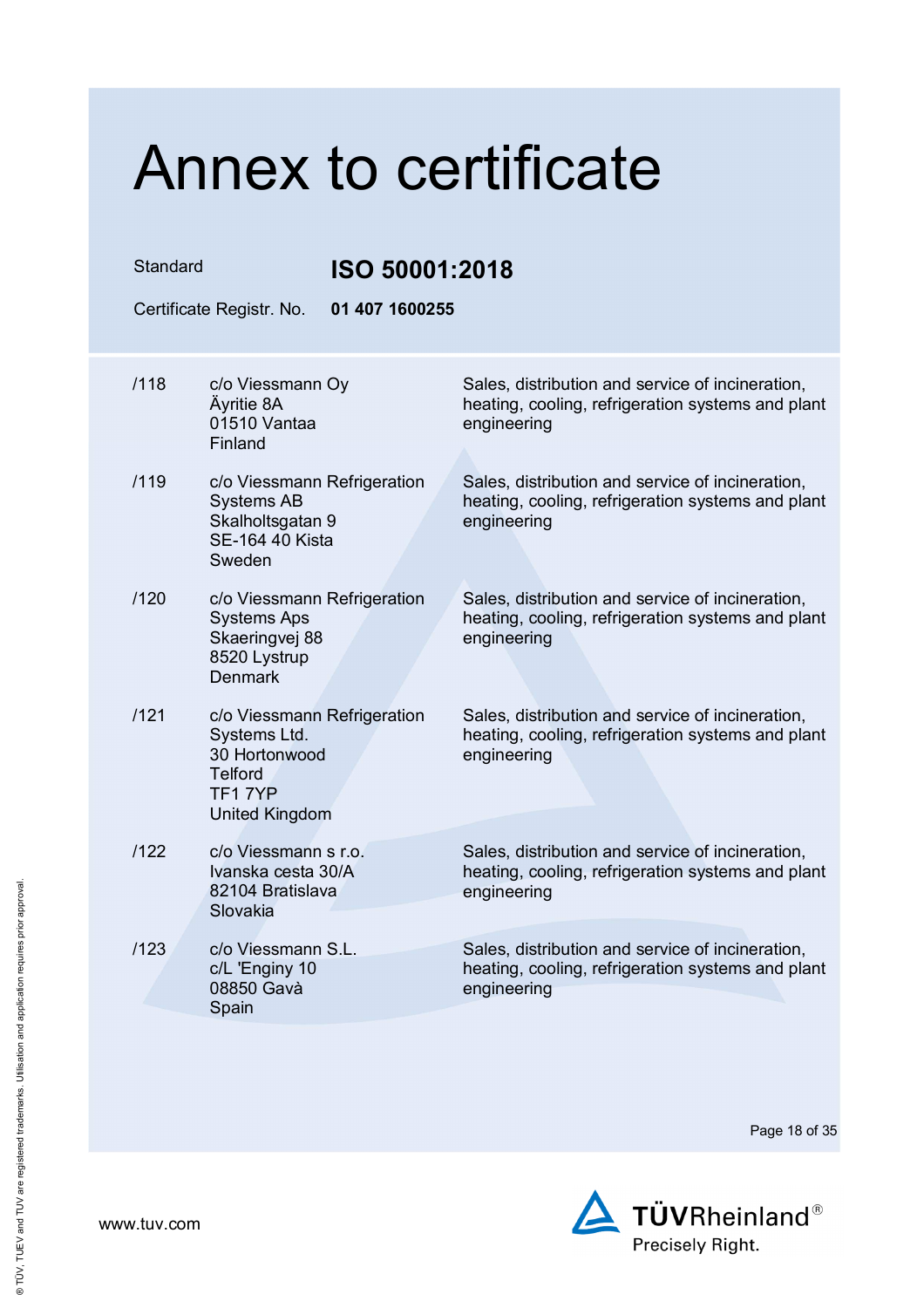| Standard |                                                                                          | ISO 50001:2018                                                                                                       |  |  |
|----------|------------------------------------------------------------------------------------------|----------------------------------------------------------------------------------------------------------------------|--|--|
|          | Certificate Registr. No.<br>01 407 1600255                                               |                                                                                                                      |  |  |
| /124     | c/o Viessmann S.L.<br>c/.Sierra Nevada 13<br>28320 Pinto<br>Spain                        | Sales, distribution and service of incineration,<br>heating, cooling, refrigeration systems and plant<br>engineering |  |  |
| /125     | c/o Viessmann S.L.<br><b>Isaac Peral 3</b><br>15890 Santiago de compostela<br>Spain      | Sales, distribution and service of incineration,<br>heating, cooling, refrigeration systems and plant<br>engineering |  |  |
| /126     | c/o Viessmann S.r.l.<br>Via Brennero 56<br>37026 Balconi di Pescantina<br><b>Italy</b>   | Sales, distribution and service of incineration,<br>heating, cooling, refrigeration systems and plant<br>engineering |  |  |
| /127     | c/o Viessmann S.r.l.<br>Via della Salute 83<br>40132 Bologna BO<br><b>Italy</b>          | Sales, distribution and service of incineration,<br>heating, cooling, refrigeration systems and plant<br>engineering |  |  |
| /128     | c/o Viessmann S.r.l.<br>Via Adige 6<br>39040 Cortaccia<br>Italy                          | Sales, distribution and service of incineration,<br>heating, cooling, refrigeration systems and plant<br>engineering |  |  |
| /129     | c/o Viessmann S.r.l.<br>Via Ilaria Alpi 22/24<br>56028 San Miniato Basso<br><b>Italy</b> | Sales, distribution and service of incineration,<br>heating, cooling, refrigeration systems and plant<br>engineering |  |  |
| /130     | c/o Viessmann S.r.l.<br>Viale del Lavoro<br>20010 Casorezzo<br>Italy                     | Sales, distribution and service of incineration,<br>heating, cooling, refrigeration systems and plant<br>engineering |  |  |

Page 19 of 35

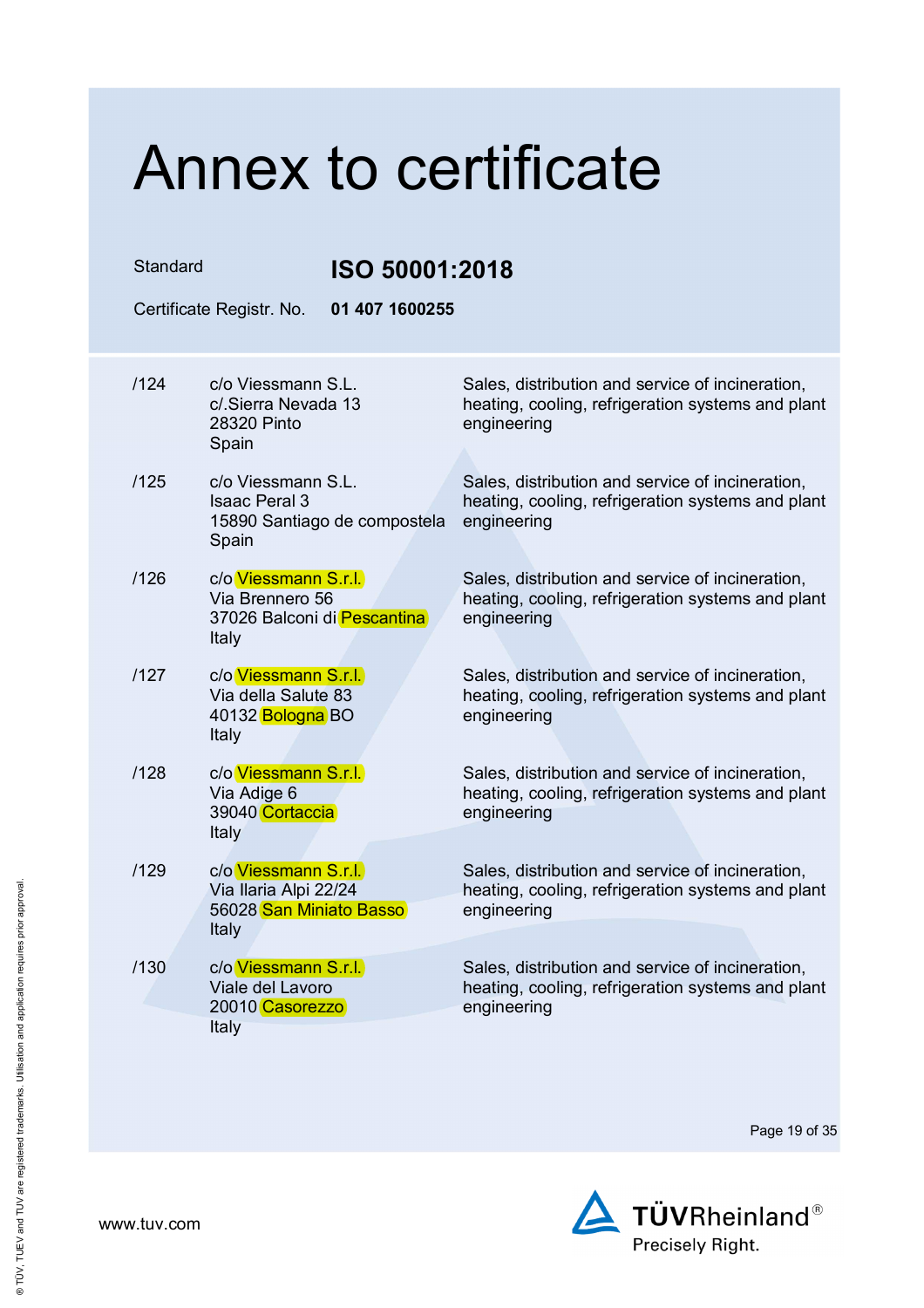| Standard |                                                                                         | ISO 50001:2018                                                                                                       |  |  |
|----------|-----------------------------------------------------------------------------------------|----------------------------------------------------------------------------------------------------------------------|--|--|
|          | Certificate Registr. No.                                                                | 01 407 1600255                                                                                                       |  |  |
| /131     | c/o Viessmann S.r.l.<br>strada Torino 27/14<br>10043 Orbassano<br>Italy                 | Sales, distribution and service of incineration,<br>heating, cooling, refrigeration systems and plant<br>engineering |  |  |
| /132     | c/o Viessmann S.r.l.<br>Via Abate Adelbero 4/A<br>30026 Summaga di Protogruaro<br>Italy | Sales, distribution and service of incineration,<br>heating, cooling, refrigeration systems and plant<br>engineering |  |  |
| /133     | c/o Viessmann Service S.L.<br>c/L 'Enginy 10<br>08850 Gavà<br>Spain                     | Service of incineration, heating, cooling,<br>refrigeration systems and plant-engineering                            |  |  |
| /134     | c/o Viessmann SIA<br>Araisu iela 37<br>1039 Riga<br>Latvia                              | Sales, distribution and service of incineration,<br>heating, cooling, refrigeration systems and plant<br>engineering |  |  |
| /135     | c/o Viessmann Sp. z o.o.<br>ul. Karkonoska 65<br>53-015 Wroclaw<br>Poland               | Sales, distribution and service of incineration,<br>heating, cooling, refrigeration systems and plant<br>engineering |  |  |
| /136     | c/o Viessmann Sp. z o.o.<br>ul. Gen. Zietka 126<br>41-400 Myslowice<br>Poland           | Sales, distribution and service of incineration,<br>heating, cooling, refrigeration systems and plant<br>engineering |  |  |
| /137     | c/o Viessmann Sp. z o.o.<br>ul. Poznanska 181<br>62-052 Komorniki k/Poznania<br>Poland  | Sales, distribution and service of incineration,<br>heating, cooling, refrigeration systems and plant<br>engineering |  |  |

Page 20 of 35

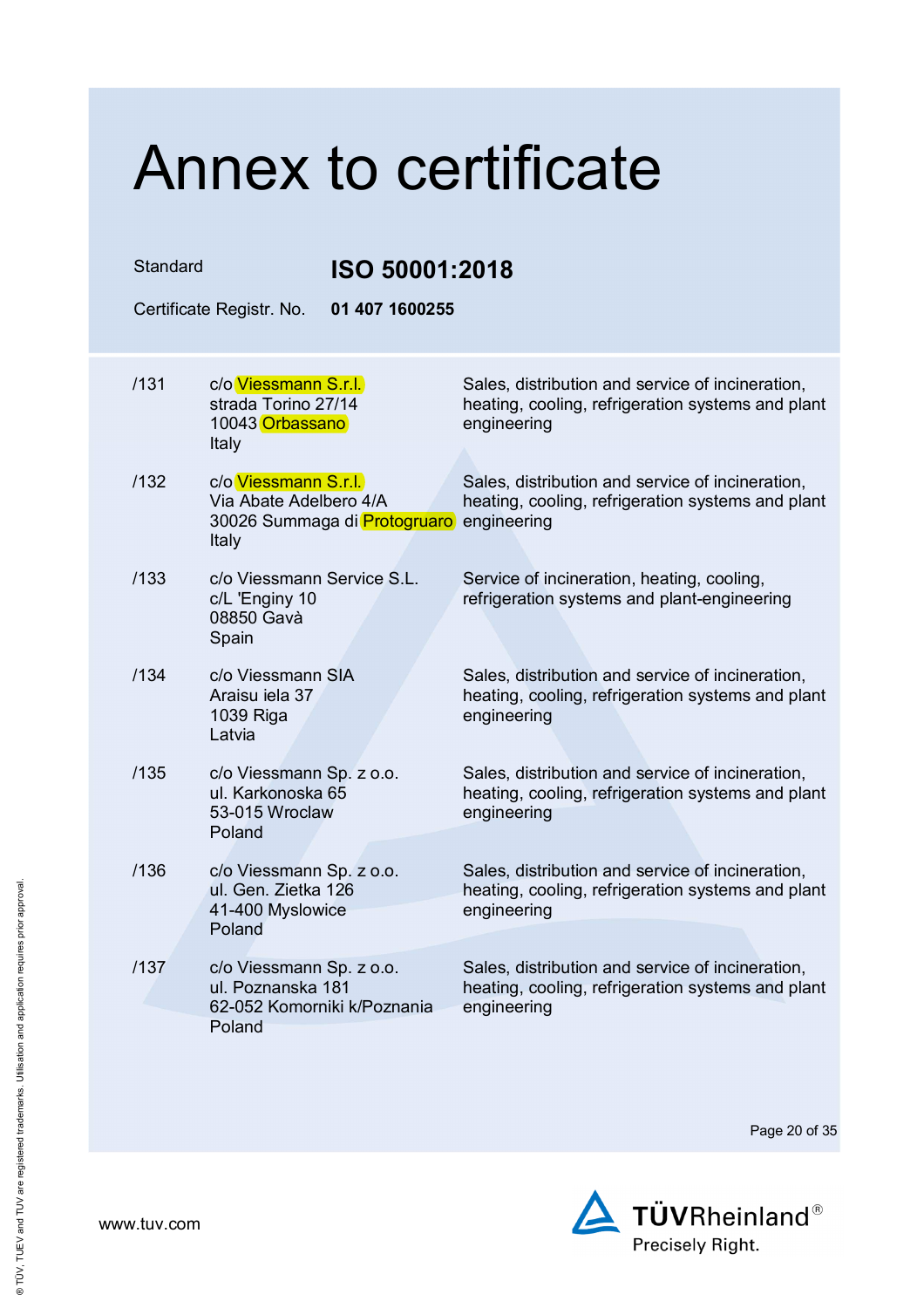Standard **ISO 50001:2018**

Certificate Registr. No. **01 407 1600255** 

| /138 | c/o Viessmann Sp. z o.o.<br>Rusocin Street, Dekarska 16<br>83-000 Pruszcz Gdanski<br>Poland | Sales, distribution and service of incineration,<br>heating, cooling, refrigeration systems and plant<br>engineering |
|------|---------------------------------------------------------------------------------------------|----------------------------------------------------------------------------------------------------------------------|
| /139 | c/o Viessmann Sp. z o.o.<br>ul. Pulawska 41<br>05-500 Piaseczno<br>Poland                   | Sales, distribution and service of incineration,<br>heating, cooling, refrigeration systems and plant<br>engineering |
| /140 | c/o Viessmann SRL<br>Str. Republicii, Nr. 188<br>600303 Bacau<br>Romania                    | Sales, distribution and service of incineration,<br>heating, cooling, refrigeration systems and plant<br>engineering |
| /141 | c/o Viessmann SRL<br>Str. Av. Mircea Zorileanu 19<br>012055 Bucuresti<br>Romania            | Sales, distribution and service of incineration,<br>heating, cooling, refrigeration systems and plant<br>engineering |
| /142 | c/o Viessmann SRL<br>Str. Rene Descartes, Nr. 36<br>400486 Cluj-Napoca<br>Romania           | Sales, distribution and service of incineration,<br>heating, cooling, refrigeration systems and plant<br>engineering |
| /143 | c/o Viessmann SRL<br>DN1 km174+941 Nr. 2<br>507075 Ghimbav, Brasov<br>Romania               | Sales, distribution and service of incineration,<br>heating, cooling, refrigeration systems and plant<br>engineering |
| /144 | c/o Viessmann Systemy<br>Chlodnicze<br>ul. Wlodarzewska 53a/1<br>02-384 Warszawa<br>Poland  | Sales, distribution and service of incineration,<br>heating, cooling, refrigeration systems and plant<br>engineering |

Page 21 of 35

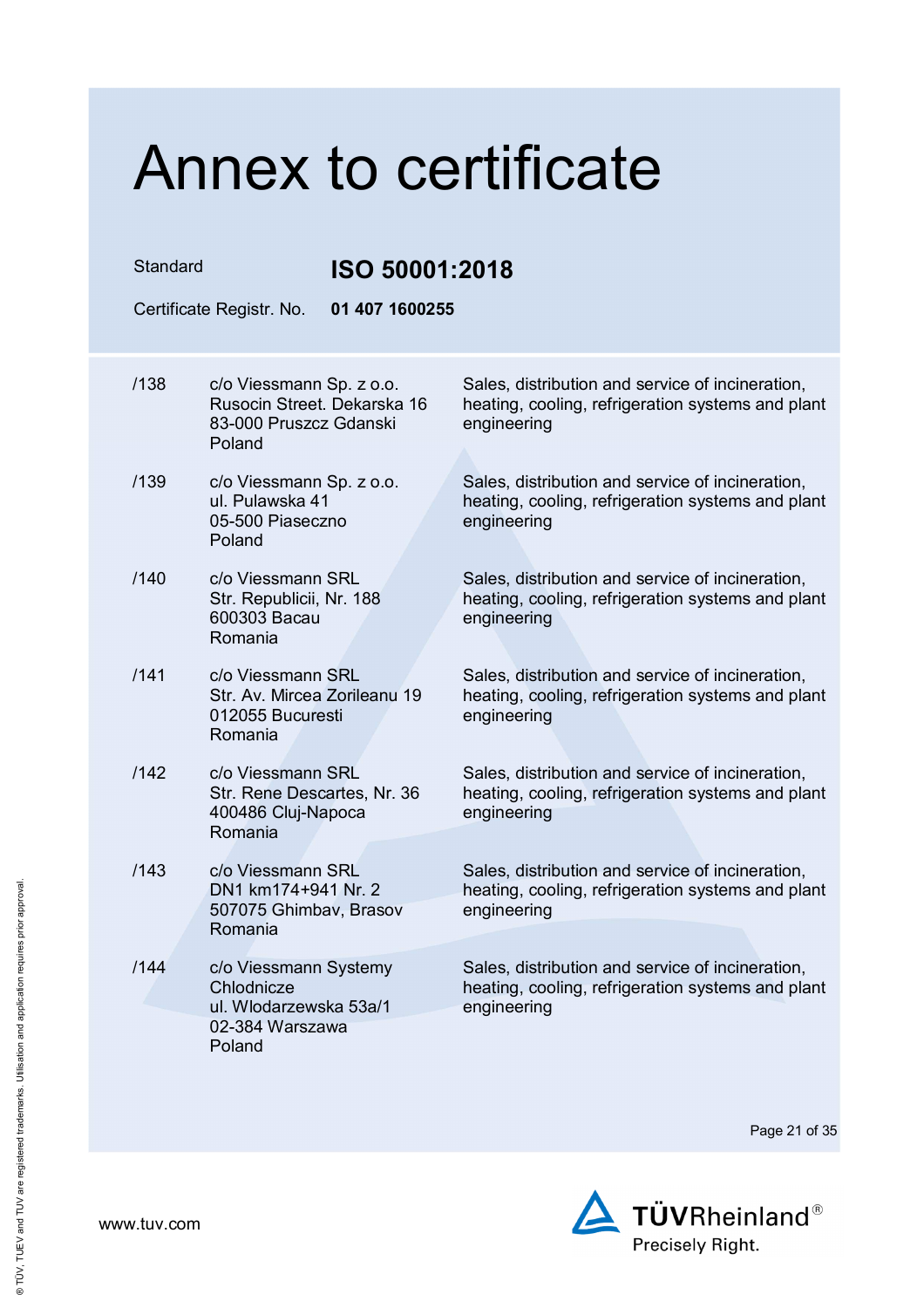| Standard                                                     |                                                 | ISO 50001:2018                                                                                                       |  |  |
|--------------------------------------------------------------|-------------------------------------------------|----------------------------------------------------------------------------------------------------------------------|--|--|
| Certificate Registr. No.                                     |                                                 | 01 407 1600255                                                                                                       |  |  |
| /145<br>du Froid S.à.r.l.<br>Zone Industrielle<br>France     | c/o Viessmann Technique<br>57380 Faulquemont    | Sales, distribution and service of incineration,<br>heating, cooling, refrigeration systems and plant<br>engineering |  |  |
| /146<br>03150 Vilnius<br>Lithuania                           | c/o Viessmann UAB<br>Gelezinio Vilko g. 6b      | Sales, distribution and service of incineration,<br>heating, cooling, refrigeration systems and plant<br>engineering |  |  |
| /147<br>Skalholtsgatan 9<br><b>SE-164 40 Kista</b><br>Sweden | c/o Viessmann Värmeteknik AB                    | Sales, distribution and service of incineration,<br>heating, cooling, refrigeration systems and plant<br>engineering |  |  |
| /148<br>Plzenská 189<br><b>Czech Republic</b>                | c/o Viessmann, spol. s r.o.<br>252 18 Chrástány | Sales, distribution and service of incineration,<br>heating, cooling, refrigeration systems and plant<br>engineering |  |  |
| /149<br>779 00 Olomouc<br><b>Czech Republic</b>              | c/o Viessmann, spol. s r.o.<br>Slavoninská 61 A | Sales, distribution and service of incineration,<br>heating, cooling, refrigeration systems and plant<br>engineering |  |  |
| /150<br>GmbH<br>Ludwigstr. 8<br>80539 München<br>Germany     | c/o Vito Ventures Management                    | Holding company organisation, administration<br>and service                                                          |  |  |

Page 22 of 35



www.tuv.com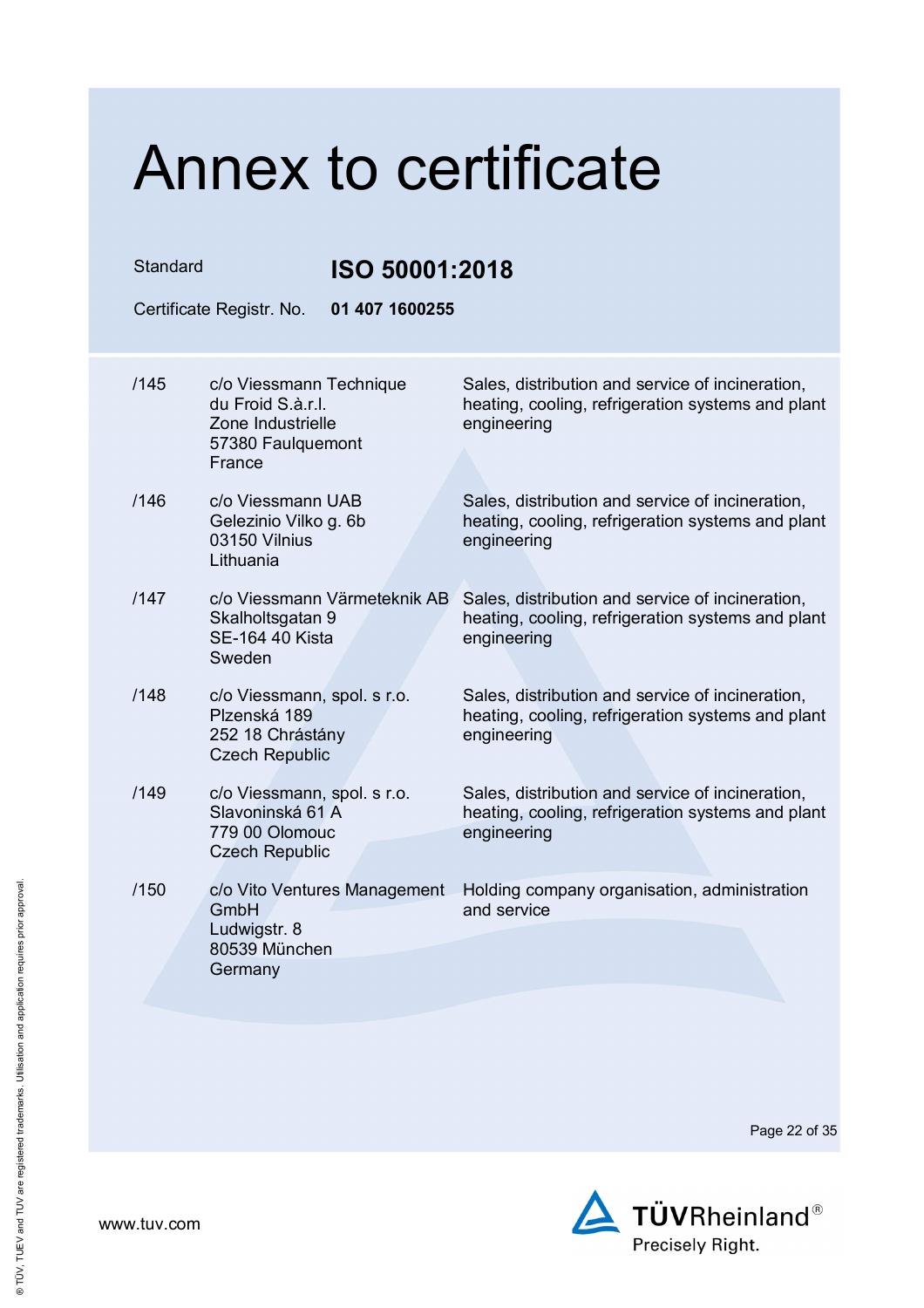| Standard |                                                                                   | ISO 50001:2018                                          |                                                                                                                                          |  |
|----------|-----------------------------------------------------------------------------------|---------------------------------------------------------|------------------------------------------------------------------------------------------------------------------------------------------|--|
|          | Certificate Registr. No.                                                          | 01 407 1600255                                          |                                                                                                                                          |  |
| /151     | Am Sandberg 2<br>02923 Kodersdorf<br>Germany                                      | c/o AC NAWARO Kodersdorf<br>Biogasanalgen GmbH & Co. KG | Development, planning, construction, project<br>planning, assembly, distribution, operation of<br>biogas plants and or industrial plants |  |
| /152     | c/o BIO Energie Europark<br>GmbH<br>Viessmannstr. 1<br>35108 Allendorf<br>Germany |                                                         | Holding company organisation, administration<br>and service                                                                              |  |
| /153     | Viessmannstr. 1<br>35108 Allendorf<br>Germany                                     |                                                         | c/o Bio-Energie Allendorf GmbH Service of incineration, heating, cooling,<br>refrigeration systems and plant-engineering                 |  |
| /154     | GmbH<br>Am Kranzer 7<br>83677 Reichersbeuern<br>Germany                           | c/o Bioenergie Reichersbeuern                           | Development, planning, construction, project<br>planning, assembly, distribution, operation of<br>biogas plants and or industrial plants |  |
| /155     | c/o BioFerm GmbH<br>Bayernwerk 8<br>92421 Schwandorf<br>Germany                   |                                                         | Holding company organisation, administration<br>and service                                                                              |  |
| /156     | c/o Biogas<br>Viessmannstr. 1<br>35108 Allendorf<br>Germany                       | Vermögensverwaltungs GmbH                               | Holding company organisation, administration<br>and service                                                                              |  |

Page 23 of 35

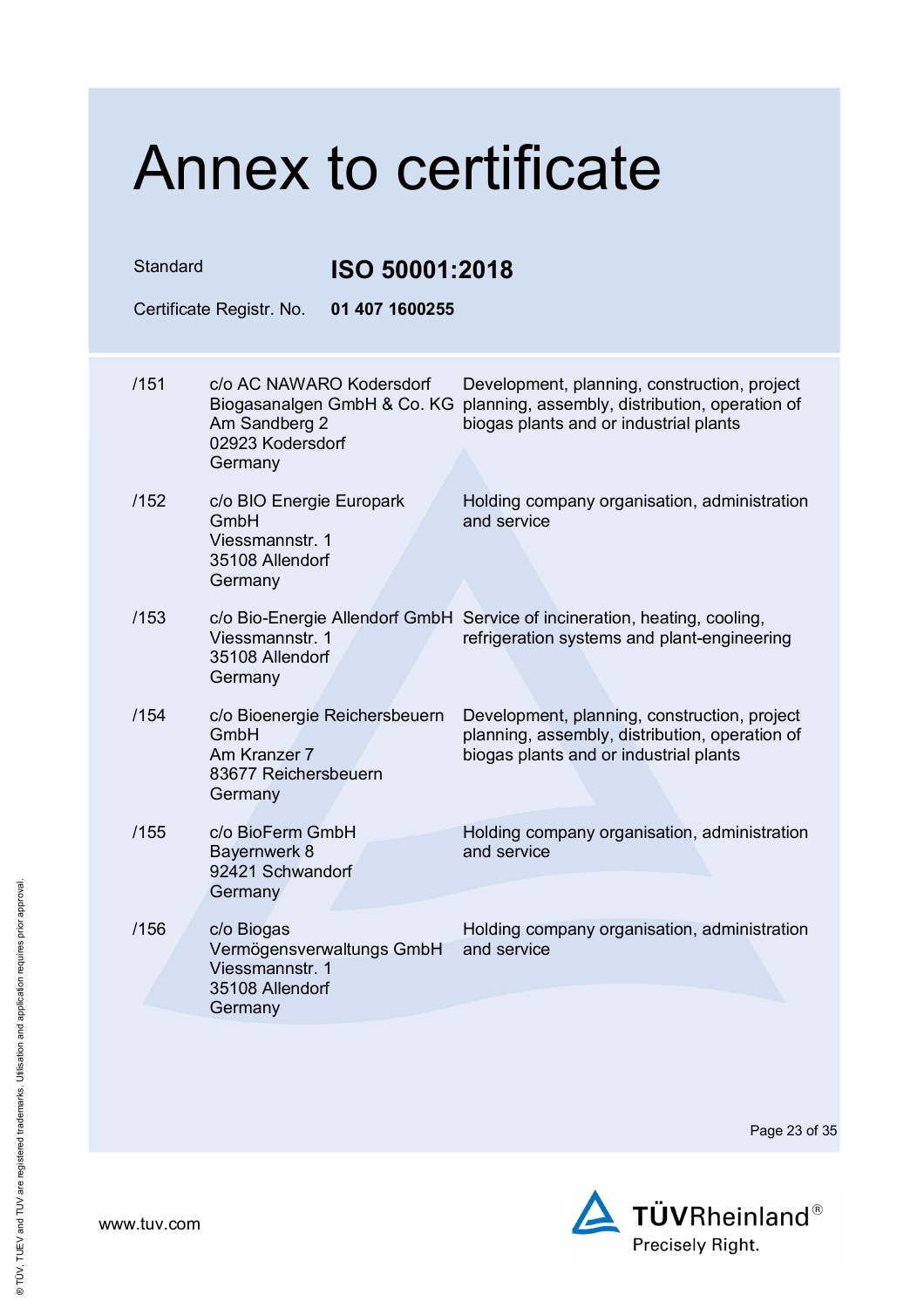| Standard<br>ISO 50001:2018 |                                                                                              |                                                                                                                      |
|----------------------------|----------------------------------------------------------------------------------------------|----------------------------------------------------------------------------------------------------------------------|
|                            | 01 407 1600255<br>Certificate Registr. No.                                                   |                                                                                                                      |
| /157                       | c/o Deevio GmbH<br>Viessmannstr. 1<br>35108 Allendorf<br>Germany                             | Holding company organisation, administration<br>and service                                                          |
| /158                       | c/o Digital Energy Solutions<br>GmbH & Co. KG<br>Leopoldstr. 244<br>80807 München<br>Germany | Holding company organisation, administration<br>and service                                                          |
| /159                       | c/o Etanomics Italia srl<br>Piazzale Biancamano 8<br>29121 Milano<br>Italy                   | Service of incineration, heating, cooling,<br>refrigeration systems and plant-engineering                            |
| /160                       | c/o Etherma Holding GmbH<br>Landesstr, 16<br>5302 Henndorf am Wallersee<br>Austria           | Holding company organisation, administration<br>and service                                                          |
| /161                       | c/o Etherma Elektrowärme<br>GmbH<br>Landesstr. 16<br>5302 Henndorf am Wallersee<br>Austria   | Sales, distribution and service of incineration,<br>heating, cooling, refrigeration systems and plant<br>engineering |
| /162                       | c/o Etherma Deutschland<br>GmbH<br>Bahnhofstr, 40<br>48599 Gronau<br>Germany                 | Sales, distribution and service of incineration,<br>heating, cooling, refrigeration systems and plant<br>engineering |
|                            |                                                                                              |                                                                                                                      |

Page 24 of 35

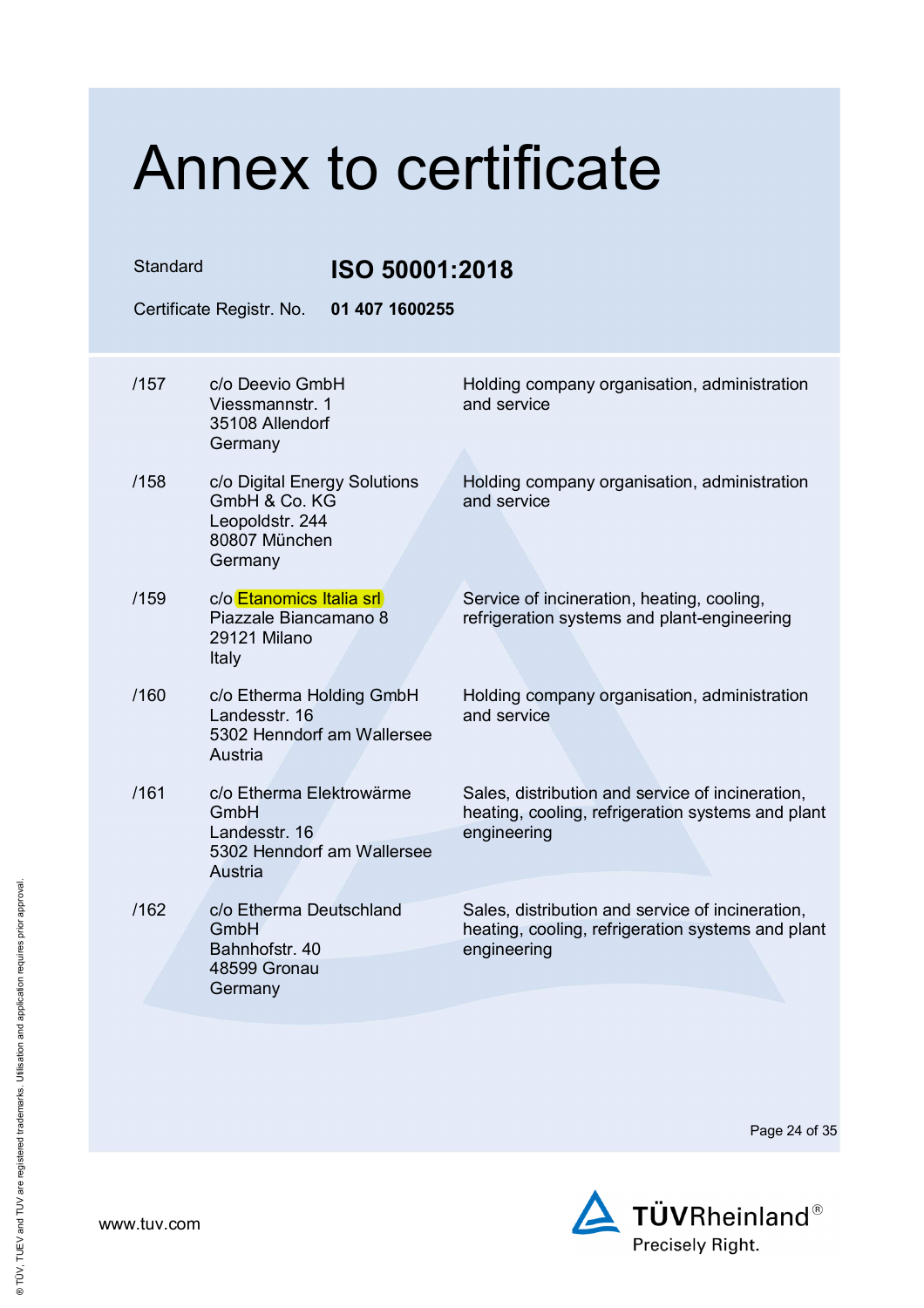Standard **ISO 50001:2018**

| 01 407 1600255<br>Certificate Registr. No. |                                                                                                              |                                                                                                                                          |  |
|--------------------------------------------|--------------------------------------------------------------------------------------------------------------|------------------------------------------------------------------------------------------------------------------------------------------|--|
| /163                                       | c/o ithinx GmbH<br>Philosophenweg 31-33<br>47051 Duisburg<br>Germany                                         | Holding company organisation, administration<br>and service                                                                              |  |
| /164                                       | c/o Jowitherm Nederland B.V.<br>Robijnstraat 6<br>7554 TB HENGELO OV<br><b>Netherlands</b>                   | Sales, distribution and service of incineration,<br>heating, cooling, refrigeration systems and plant<br>engineering                     |  |
| /165                                       | c/o Kupfer Software GmbH<br>Tempelhofer Ufer 1<br><b>10961 Berlin</b><br>Germany                             | Holding company organisation, administration<br>and service                                                                              |  |
| /166                                       | c/o MicrobEnergy GmbH<br>Viessmannstr. 1<br>35108 Allendorf<br>Germany                                       | Service of incineration, heating, cooling,<br>refrigeration systems and plant-engineering                                                |  |
| /167                                       | c/o Norpe Production Oy<br>Teollisuustie 7<br>06150 Porvoo<br>Finland                                        | Production, development, planning,<br>engineering, assembly, repair and distribution of<br>refrigeration-engineering and cooling systems |  |
| /168                                       | c/o Norpe U.K. Ltd<br>123 Wellington Road South<br>Stockport, Cheshire<br>SK <sub>1</sub> 3TH                | Sales, distribution and service of incineration,<br>heating, cooling, refrigeration systems and plant<br>engineering                     |  |
| /169                                       | <b>United Kingdom</b><br>c/o Nuove Energie s.r.l.<br>Via Brennero 56<br>37026 Balconi di Pescantina<br>Italy | Sales, distribution and service of incineration,<br>heating, cooling, refrigeration systems and plant<br>engineering                     |  |

Page 25 of 35

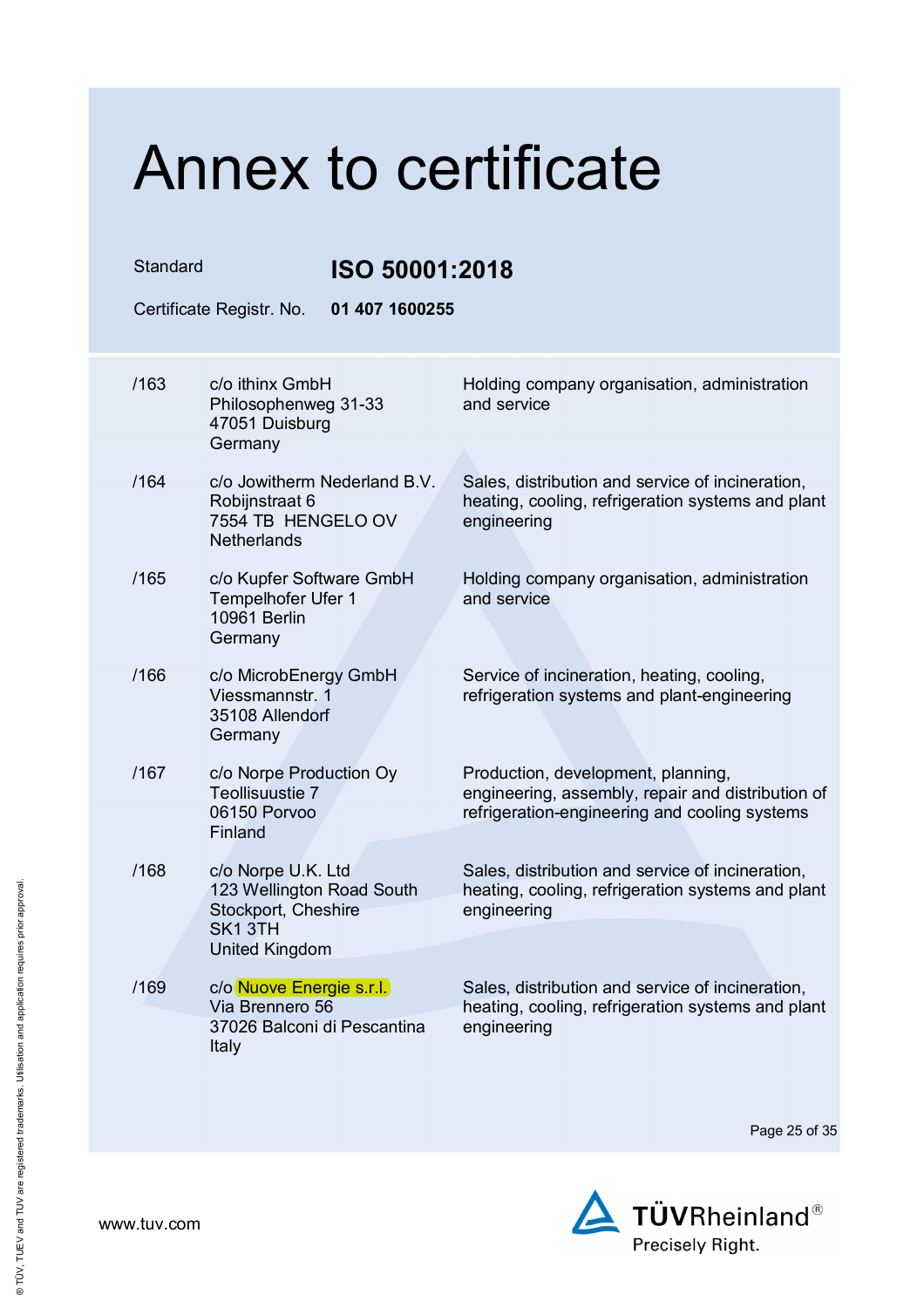| Standard |                                                                                                                | <b>ISO 50001:2018</b>                                                                                                                          |  |
|----------|----------------------------------------------------------------------------------------------------------------|------------------------------------------------------------------------------------------------------------------------------------------------|--|
|          | 01 407 1600255<br>Certificate Registr. No.                                                                     |                                                                                                                                                |  |
| /170     | c/o Oy Mareno Butik AB<br>c/o Norpe Oy, PI 24<br>06151 Porvoo<br>Finland                                       | Holding company organisation, administration<br>and service                                                                                    |  |
| /171     | c/o PSV Projekt Service and<br>Value S.r.l.<br>Via Vigonevese 50/D<br>35127 Padova<br>Italy                    | Design, production and trade of electronic and<br>electromechanical devices suited for safety and<br>control of burners and burning appliances |  |
| /172     | c/o Schmack Biogas GmbH<br>Bayernwerk 8<br>92421 Schwandorf<br>Germany                                         | Sales, distribution and service of incineration,<br>heating, cooling, refrigeration systems and plant<br>engineering                           |  |
| /173     | c/o Schmack Biogas UK Ltd.<br>30 Hortonwood<br><b>Telford</b><br>Shropshire<br>TF17YP<br><b>United Kingdom</b> | Development, planning, construction, project<br>planning, assembly, distribution, operation of<br>biogas plants and or industrial plants       |  |
| /174     | c/o Schmack Biogasanlagen<br>Verwaltungs GmbH<br>Viessmannstr. 1<br>35108 Allendorf<br>Germany                 | Holding company organisation, administration<br>and service                                                                                    |  |
| /175     | c/o Schmack<br>Vermögensverwaltung<br>Zwei GmbH<br>Viessmannstr. 1<br>35108 Allendorf<br>Germany               | Holding company organisation, administration<br>and service                                                                                    |  |

Page 26 of 35

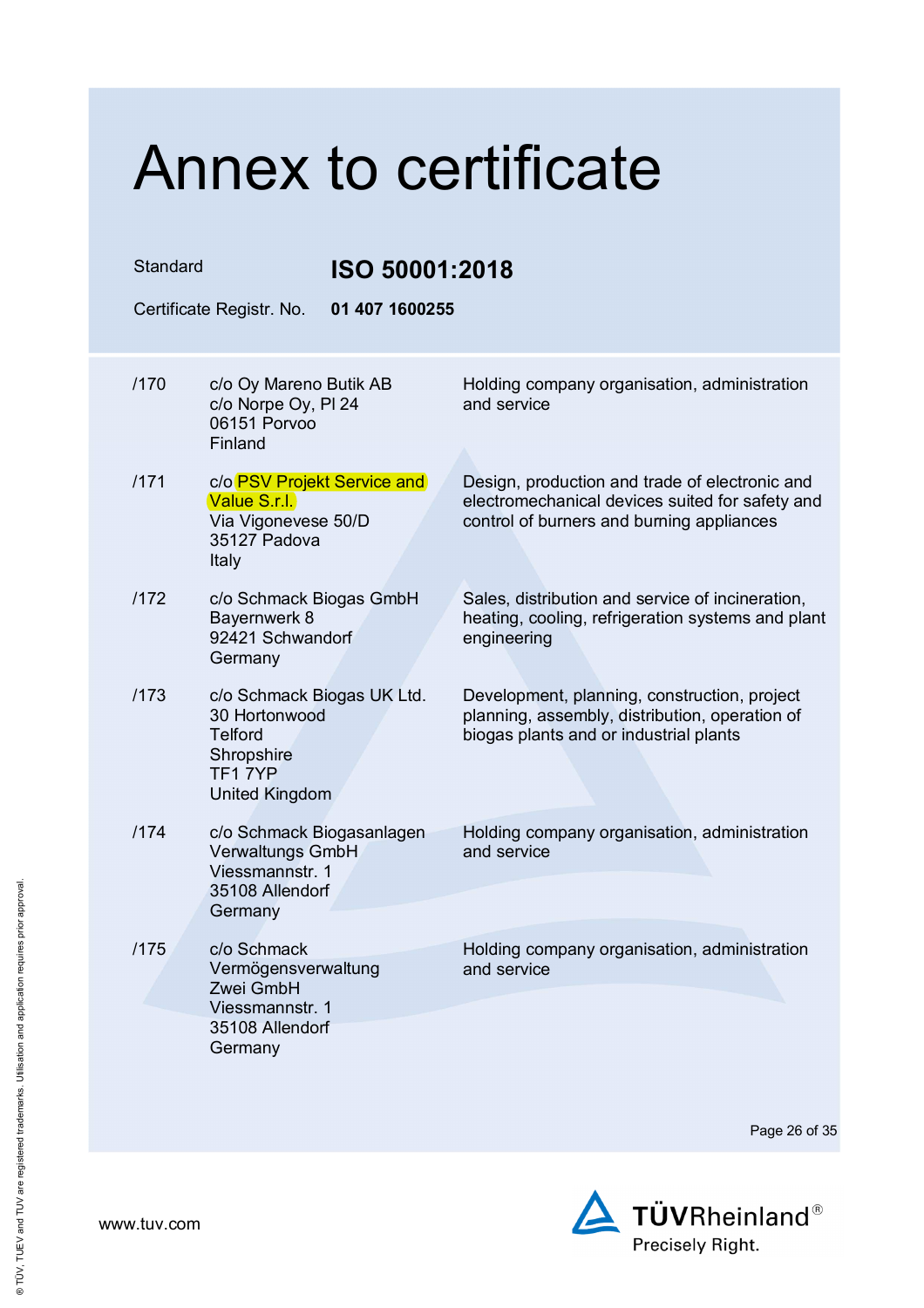#### Standard **ISO 50001:2018** Certificate Registr. No. **01 407 1600255**  /176 c/o Snuk GmbH Tempelhofer Ufer 1 10961 Berlin Germany Holding company organisation, administration and service /177 c/o Viessmann Besitz und **Verwaltungs** GmbH Im Birkenried 1 35088 Battenberg **Germany** Holding company organisation, administration and service /178 c/o Viessmann Biogas **Beteilgungs** GmbH & Co KG Viessmannstr. 1 35108 Allendorf **Germany** Holding company organisation, administration and service /179 c/o Viessmann Biogas Komplementär GmbH Viessmannstr. 1 35108 Allendorf **Germany** Holding company organisation, administration and service /180 c/o Viessmann Biogas Verwaltungs GmbH Viessmannstr. 1 35108 Allendorf **Germany** Holding company organisation, administration and service

Page 27 of 35

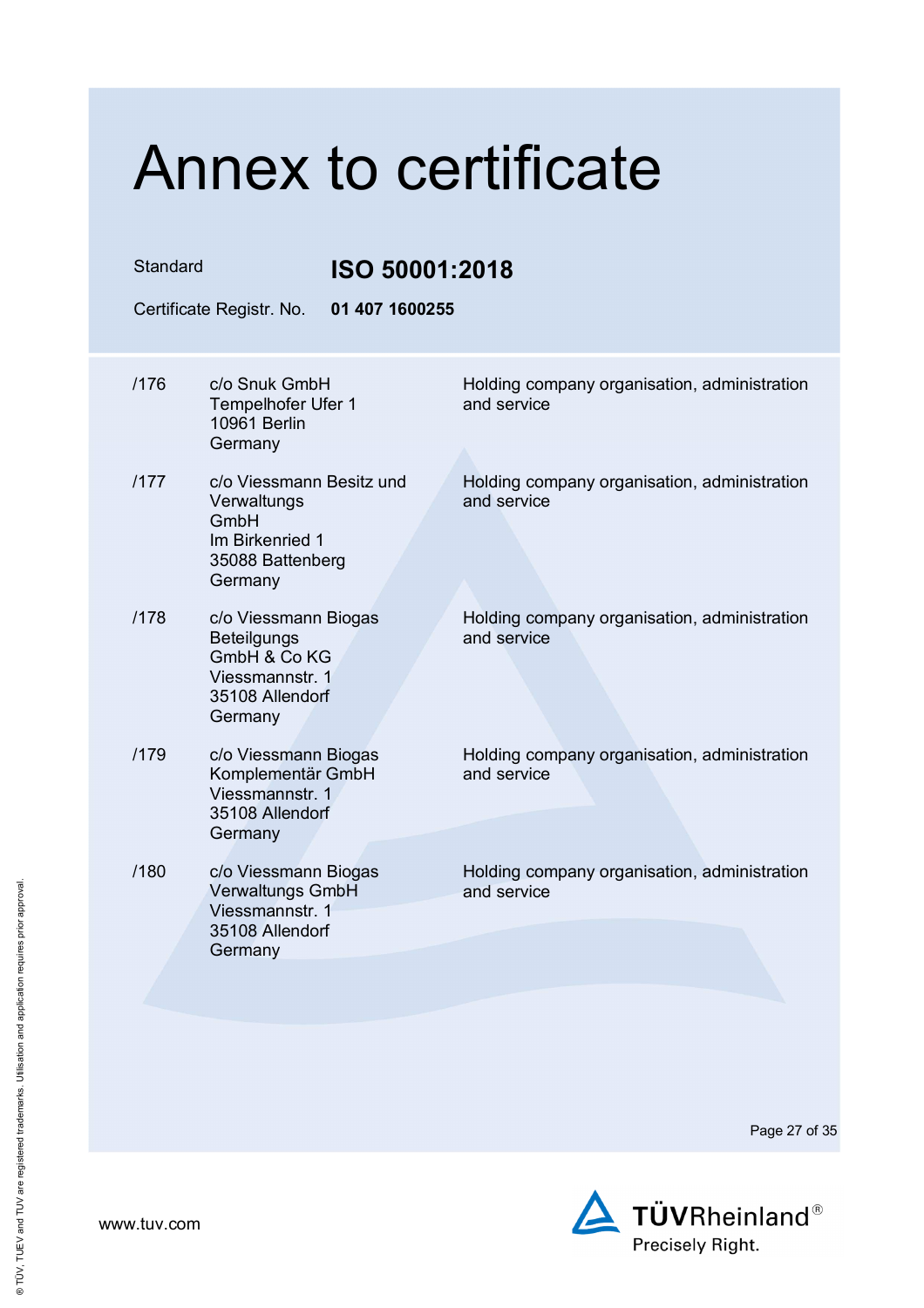| Standard<br>ISO 50001:2018 |                                                                                                                        |                                                                                                                      |
|----------------------------|------------------------------------------------------------------------------------------------------------------------|----------------------------------------------------------------------------------------------------------------------|
|                            | 01 407 1600255<br>Certificate Registr. No.                                                                             |                                                                                                                      |
| /181                       | c/o Viessmann Biomasse KG<br>Viessmannstr. 1<br>35108 Allendorf<br>Germany                                             | Holding company organisation, administration<br>and service                                                          |
| /182                       | c/o Viessmann Holding<br>International<br>Beteiligungs GmbH & Co. KG<br>Im Birkenried 1<br>35088 Battenberg<br>Germany | Holdingorganisation, Verwaltung und<br>Dienstleistungen                                                              |
| /183                       | c/o Viessmann Holding<br><b>International GmbH</b><br>Im Birkenried 1<br>35088 Battenberg<br>Germany                   | Holding company organisation, administration<br>and service                                                          |
| /184                       | c/o Viessmann Holding<br>International<br><b>Verwaltungs GmbH</b><br>Viessmannstr. 1<br>35108 Allendorf<br>Germany     | Holding company organisation, administration<br>and service                                                          |
| /185                       | c/o Viessmann Industrial<br>Service GmbH<br>Kupferwerkstr. 6<br>35684 Dillenburg<br>Germany                            | Sales, distribution and service of incineration,<br>heating, cooling, refrigeration systems and plant<br>engineering |
| /186                       | c/o Viessmann Industrial<br><b>Solutions GmbH</b><br>Viessmannstr. 1<br>35108 Allendorf<br>Germany                     | Sales, distribution and service of incineration,<br>heating, cooling, refrigeration systems and plant<br>engineering |

Page 28 of 35

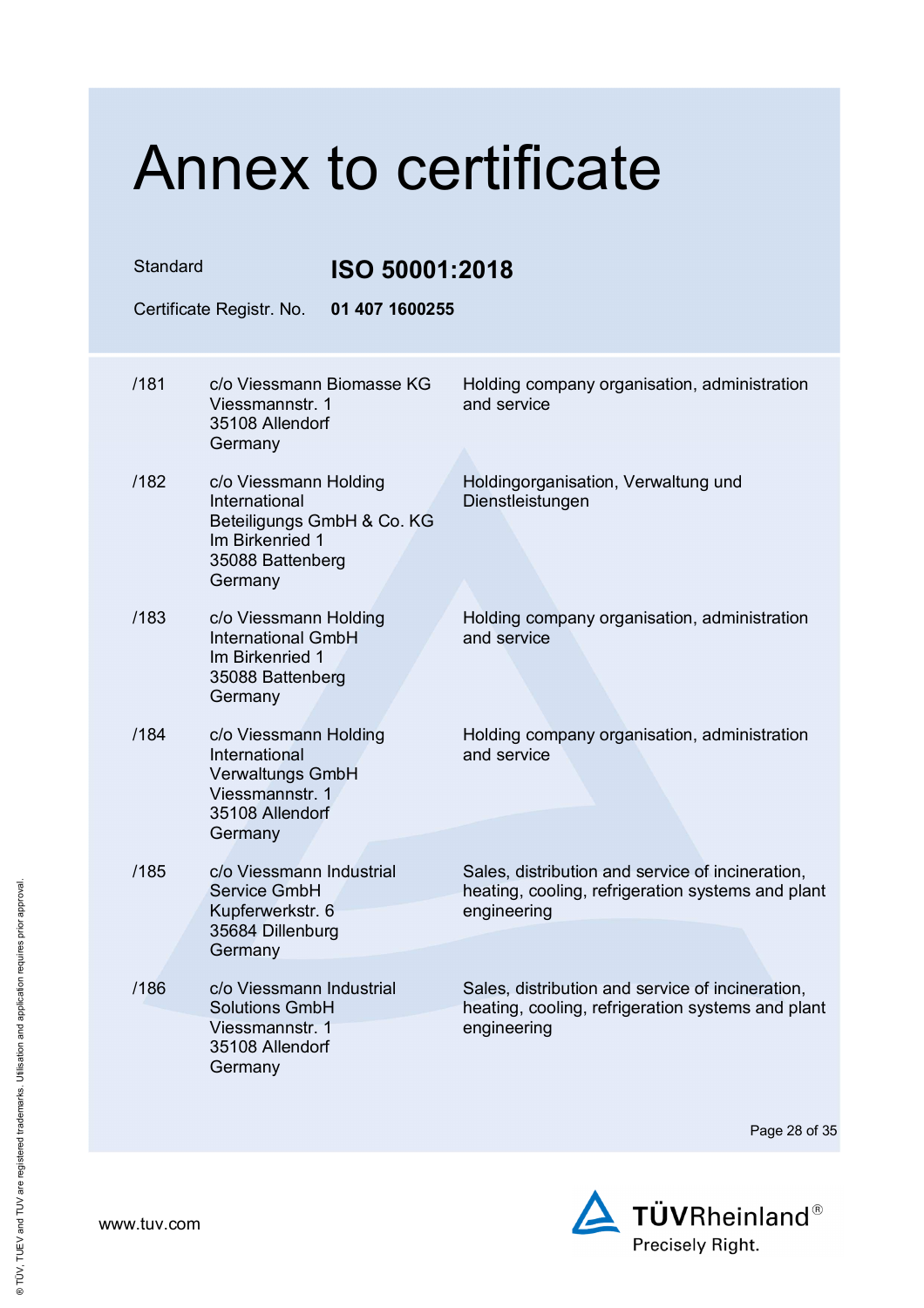Standard **ISO 50001:2018** 

| 01 407 1600255<br>Certificate Registr. No. |                                                                                                                                         |                                                                                                                                          |  |  |
|--------------------------------------------|-----------------------------------------------------------------------------------------------------------------------------------------|------------------------------------------------------------------------------------------------------------------------------------------|--|--|
| /187                                       | c/o Viessmann Kühlsysteme<br>GmbH<br>Rheinallee 205<br>55120 Mainz<br>Germany                                                           | Production, development, planning,<br>engineering, assembly, repair and distribution of<br>refrigeration-engineering and cooling systems |  |  |
| /188                                       | c/o Viessmann<br>Kylmäjärjestelmät Oy<br>Teollisuustie 7<br>06150 Porvoo<br>Finland                                                     | Production, development, planning,<br>engineering, assembly, repair and distribution of<br>refrigeration-engineering and cooling systems |  |  |
| /189                                       | c/o Viessmann<br>Kylmäjärjestelmät Oy<br>Åkerlundinkatu 2 A 3<br>33100 Tampere<br>Finland                                               | Production, development, planning,<br>engineering, assembly, repair and distribution of<br>refrigeration-engineering and cooling systems |  |  |
| /190                                       | c/o Viessmann Real Estate<br><b>Verwaltungs GmbH</b><br>Im Birkenried 1<br>35088 Battenberg (Eder)<br>Germany                           | Holding company organisation, administration<br>and service                                                                              |  |  |
| /191                                       | c/o Viessmann Refrigeration<br><b>Solution Benelux B.V.</b><br>Nijverheidsweg-Noord 60 - 63<br>3812 PM Ammerfoort<br><b>Netherlands</b> | Sales, distribution and service of incineration,<br>heating, cooling, refrigeration systems and plant<br>engineering                     |  |  |
| /192                                       | c/o Viessmann Refrigeration<br>Solutions<br>GmbH<br>Viessmannstr. 1<br>35108 Allendorf<br>Germany                                       | Sales, distribution and service of incineration.<br>heating, cooling, refrigeration systems and plant<br>engineering                     |  |  |

Page 29 of 35

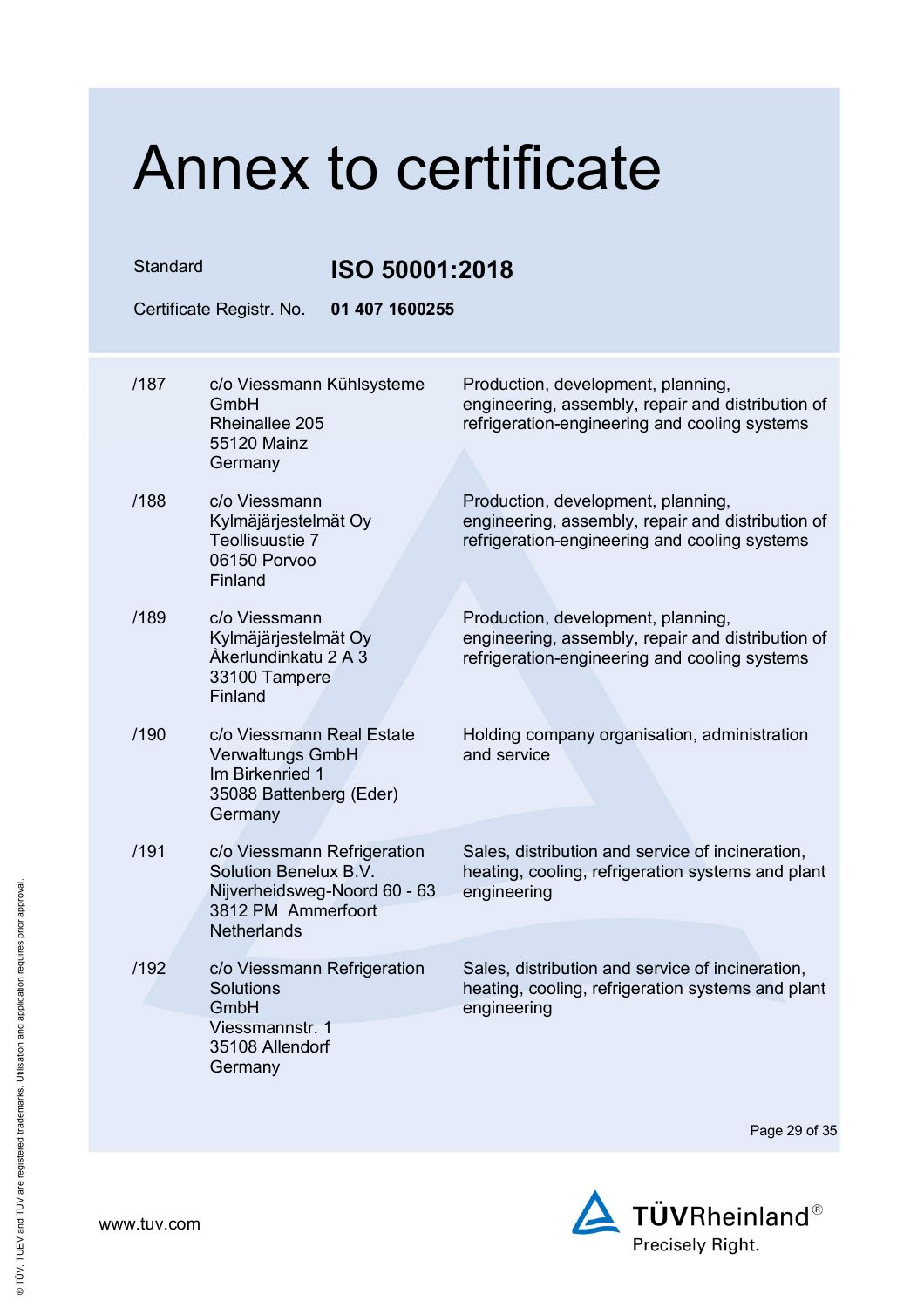| Standard |                                                                                                             | ISO 50001:2018                                                                                                       |  |  |
|----------|-------------------------------------------------------------------------------------------------------------|----------------------------------------------------------------------------------------------------------------------|--|--|
|          | Certificate Registr. No.<br>01 407 1600255                                                                  |                                                                                                                      |  |  |
| /193     | c/o Viessmann Refrigeration<br><b>Solutions Deutsc</b><br>Viessmannstr. 1<br>35108 Allendorf                | Sales, distribution and service of incineration,<br>heating, cooling, refrigeration systems and plant<br>engineering |  |  |
|          | Germany                                                                                                     |                                                                                                                      |  |  |
| /194     | c/o Viessmann S.r.l.<br>SP 43 Mezzina<br>63100 Ascoli Piceno<br>Italy                                       | Sales, distribution and service of incineration,<br>heating, cooling, refrigeration systems and plant<br>engineering |  |  |
| /195     | c/o Viessmann Systemy<br>Chlodnicze<br>ul. Królewska 129<br>05-822 Milnowek<br>Poland                       | Sales, distribution and service of incineration,<br>heating, cooling, refrigeration systems and plant<br>engineering |  |  |
| /197     | c/o Viessmann Werke GmbH & Logistics and shipping<br>Co KG<br>Knausche Str. 1<br>04600 Altenburg<br>Germany |                                                                                                                      |  |  |
| /198     | c/o Viessmann Werke GmbH & Logistics and shipping<br>Co KG<br>Ringstr. 18<br>35108 Allendorf<br>Germany     |                                                                                                                      |  |  |
| /199     | c/o Viessmann Workforce<br>GmbH<br>Viessmannstr. 1<br>35108 Allendorf (Eder)<br>Germany                     | Holding company organisation, administration<br>and service                                                          |  |  |

Page 30 of 35

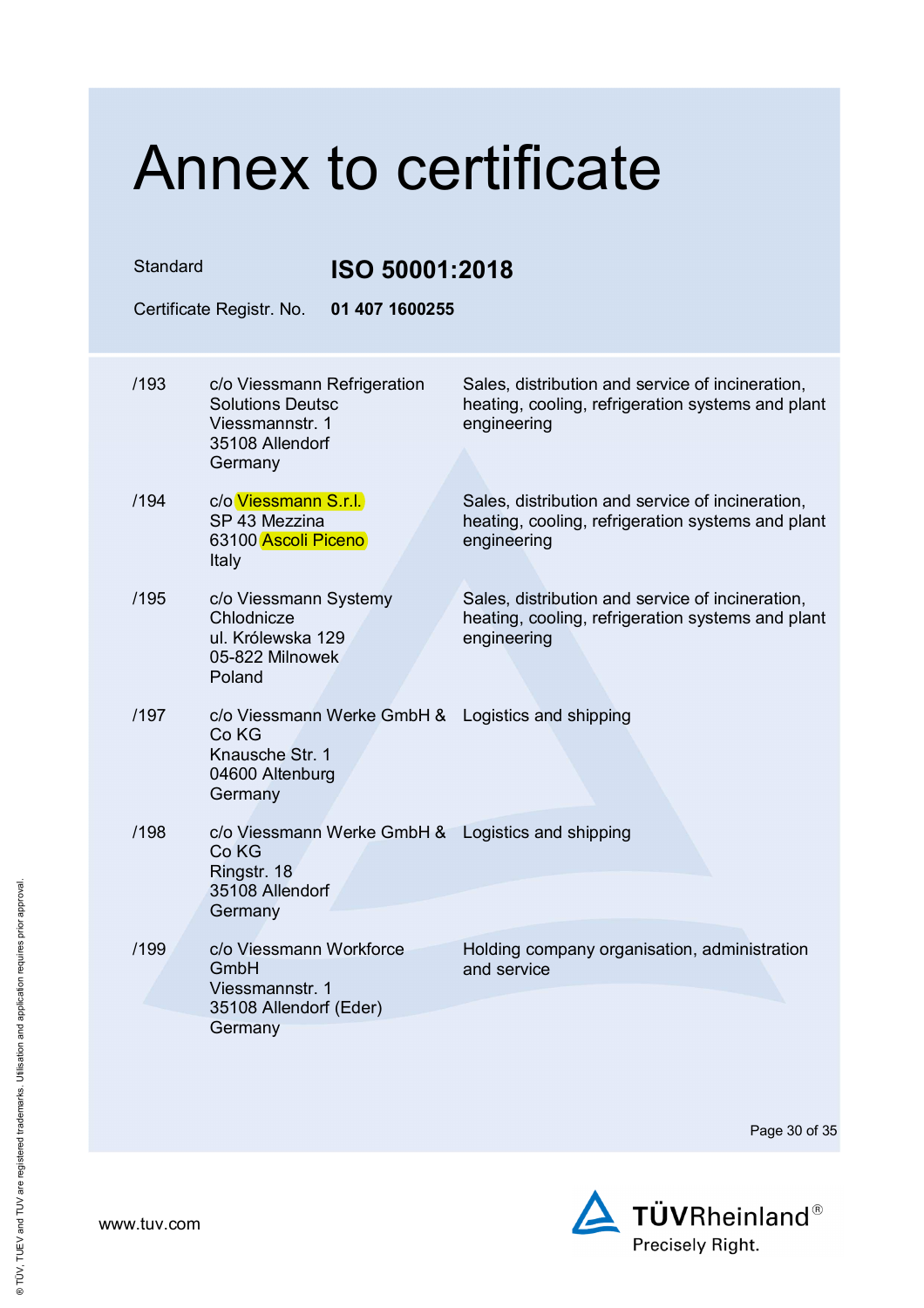| Standard |                                                                                          | ISO 50001:2018 |                                                                                            |  |
|----------|------------------------------------------------------------------------------------------|----------------|--------------------------------------------------------------------------------------------|--|
|          | Certificate Registr. No.                                                                 | 01 407 1600255 |                                                                                            |  |
| /200     | c/o Vito One GmbH<br>Bavariaring 26<br>80336 München<br>Germany                          |                | Holding company organisation, administration<br>and service                                |  |
| /201     | c/o VITO Ventures Fonds I<br>GmbH & Co KG<br>Hildegardstr. 8<br>80539 München<br>Germany |                | Holding company organisation, administration<br>and service                                |  |
| /202     | c/o Vito Ventures Verwaltungs<br>GmbH<br>Bavariaring 26<br>80336 München<br>Germany      |                | Holding company organisation, administration<br>and service                                |  |
| /203     | c/o VV Beratungs GmbH<br>Viessmannstr. 1<br>35108 Allendorf<br>Germany                   |                | Holding company organisation, administration<br>and service                                |  |
| /204     | c/o WATTx Invest GmbH<br>Viessmannstr. 1<br>35108 Allendorf<br>Germany                   |                | Holding company organisation, administration<br>and service                                |  |
| /206     | <b>Verwaltungs GmbH</b><br>Viessmannstr. 1<br>35108 Allendorf (Eder)<br>Germany          |                | c/o Viessmann erste Investment Holding company organisation, administration<br>and service |  |

Page 31 of 35

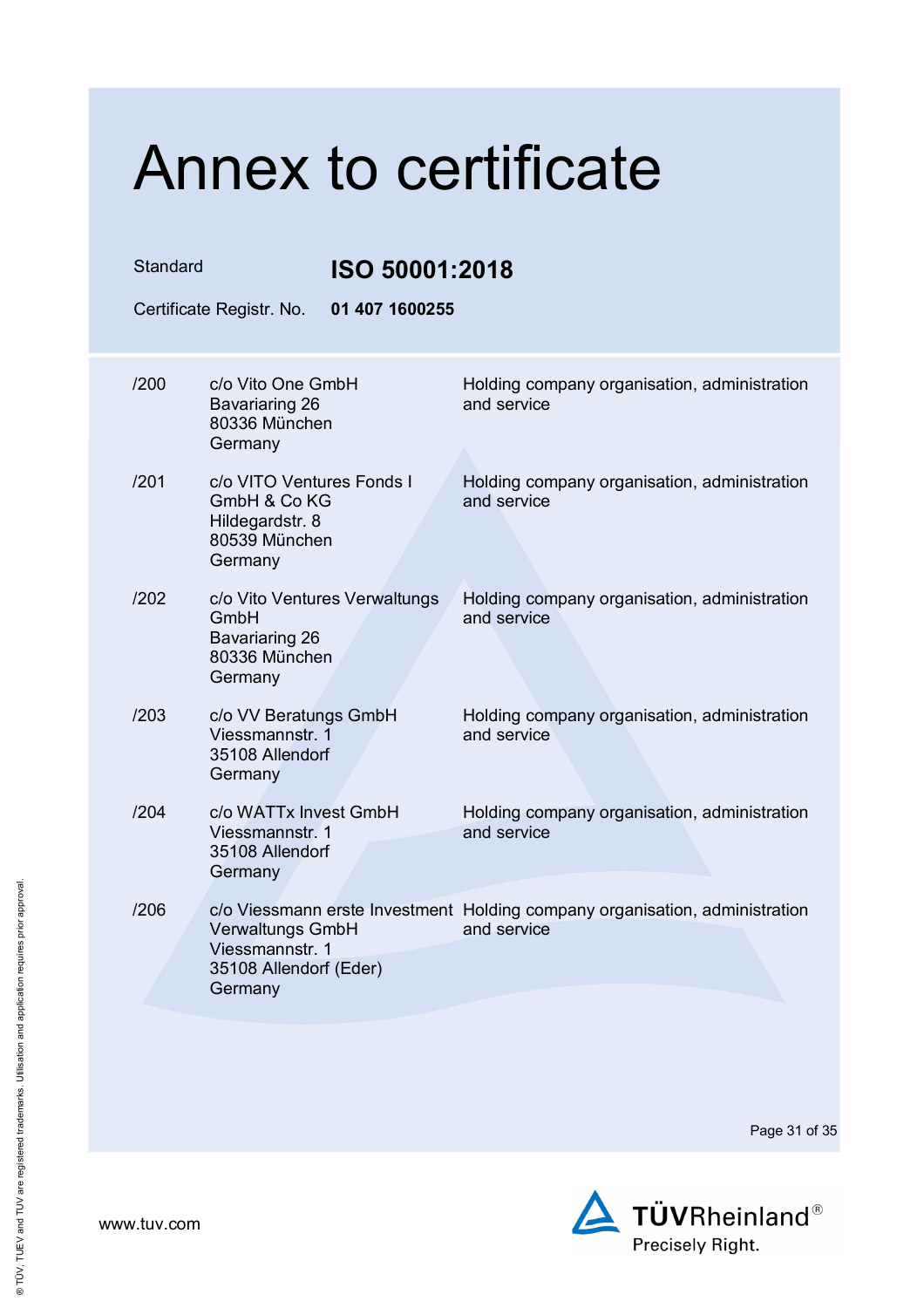| Standard | Certificate Registr. No.                                                                                    | <b>ISO 50001:2018</b><br>01 407 1600255                                                                                                 |  |
|----------|-------------------------------------------------------------------------------------------------------------|-----------------------------------------------------------------------------------------------------------------------------------------|--|
|          |                                                                                                             |                                                                                                                                         |  |
| /207     | c/o Viessmann erste<br>Investment GmbH & Co. KG<br>Viessmannstr. 1<br>35108 Allendorf (Eder)<br>Germany     | Development, production, distribution and<br>service of heating, cooling, industrial,<br>photovoltaic, electricaland clean room systems |  |
| /208     | c/o Viessmann Aviation GmbH<br>Viessmannstr. 18<br>35108 Allendorf<br>Germany                               | Holding company organisation, administration<br>and service                                                                             |  |
| /209     | c/o Viessmann Investment<br>GmbH<br>Viessmannstr. 1<br>35108 Allendorf<br>Germany                           | Holding company organisation, administration<br>and service                                                                             |  |
| /210     | c/o Schmack BioEnergie GmbH<br>Viessmannstr.<br>35108 Allendorf (Eder)<br>Germany                           | Holding company organisation, administration<br>and service                                                                             |  |
| /211     | c/o Viessmann zweite<br>Investment<br>GmbH & Co. KG<br>Viessmannstr. 1<br>35108 Allendorf (Eder)<br>Germany | Holding company organisation, administration<br>and service                                                                             |  |
| /212     | GmbH & Co. KG<br>Viessmannstr.<br>35108 Allendorf (Eder)<br>Germany                                         | c/o Viessmann dritte Investment Holding company organisation, administration<br>and service                                             |  |

Page 32 of 35

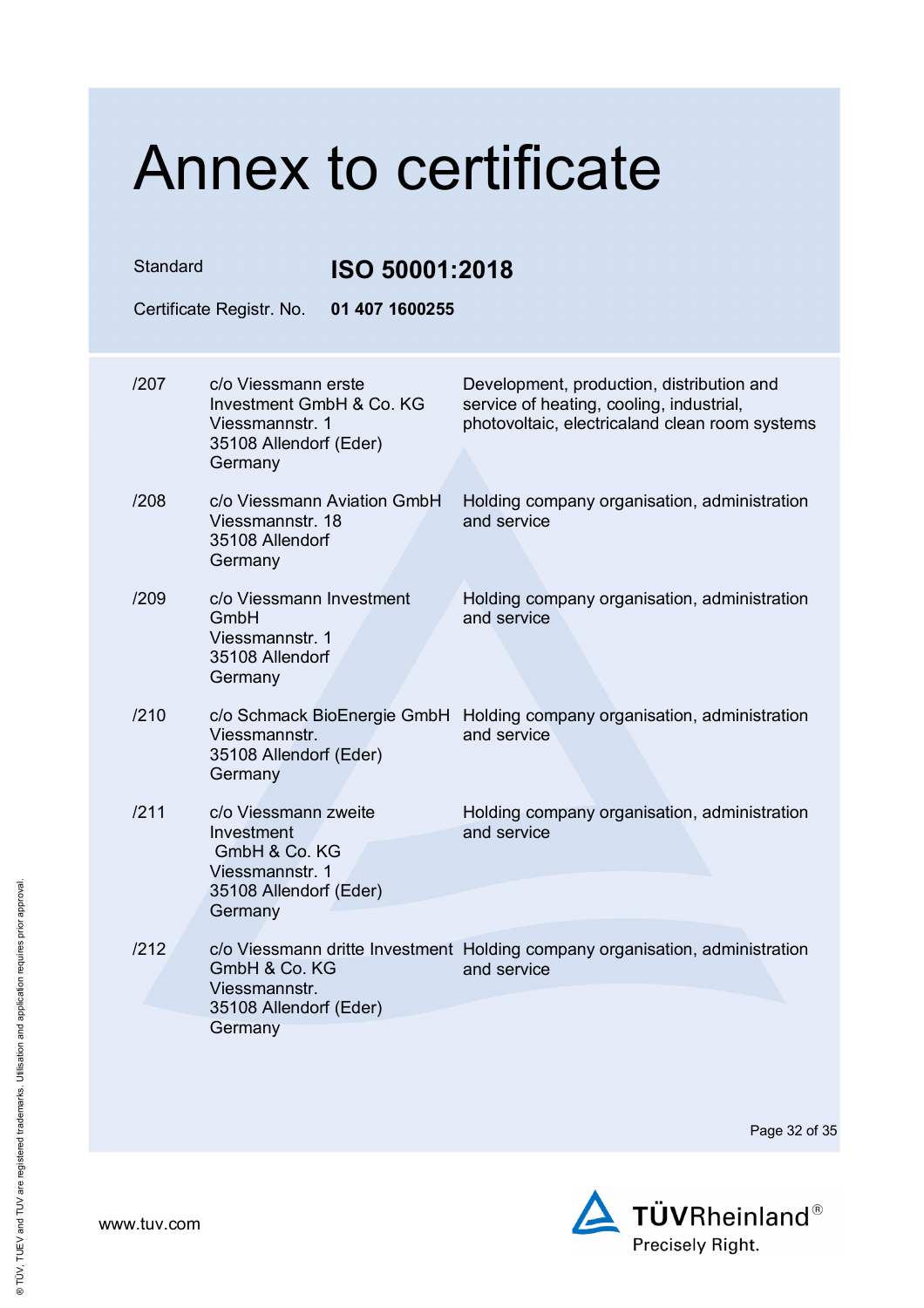| Standard<br>Certificate Registr. No. |                                                                                                                     | ISO 50001:2018<br>01 407 1600255   |                                                                                                                                         |
|--------------------------------------|---------------------------------------------------------------------------------------------------------------------|------------------------------------|-----------------------------------------------------------------------------------------------------------------------------------------|
| /213                                 | c/o Viessmann vierte<br>Investment<br>GmbH & Co. KG<br>Viessmannstr.                                                |                                    | Holding company organisation, administration<br>and service                                                                             |
|                                      | 35108 Allendorf<br>Germany                                                                                          |                                    |                                                                                                                                         |
| /214                                 | c/o Viessmann zehnte<br>Viessmannstr. 1<br>35108 Allendorf (Eder)<br>Germany                                        | <b>Investment Verwaltungs GmbH</b> | Development, production, distribution and<br>service of heating, cooling, industrial,<br>photovoltaic, electricaland clean room systems |
| /215                                 | c/o Viessmann zweite<br><b>Investment Verwaltungs</b><br>GmbH<br>Viessmannstr.<br>35108 Allendorf (Eder)<br>Germany |                                    | Holding company organisation, administration<br>and service                                                                             |
| /216                                 | Verwaltungs<br>GmbH<br>Viessmannstr. 18<br>35108 Allendorf (Eder)<br>Germany                                        |                                    | c/o Viessmann dritte Investment Holding company organisation, administration<br>and service                                             |
| /217                                 | Verwaltungs<br>GmbH<br>Viessmannstr. 18<br>35108 Allendorf (Eder)<br>Germany                                        |                                    | c/o Viessmann dritte Investment Holding company organisation, administration<br>and service                                             |
|                                      |                                                                                                                     |                                    |                                                                                                                                         |

Page 33 of 35



www.tuv.com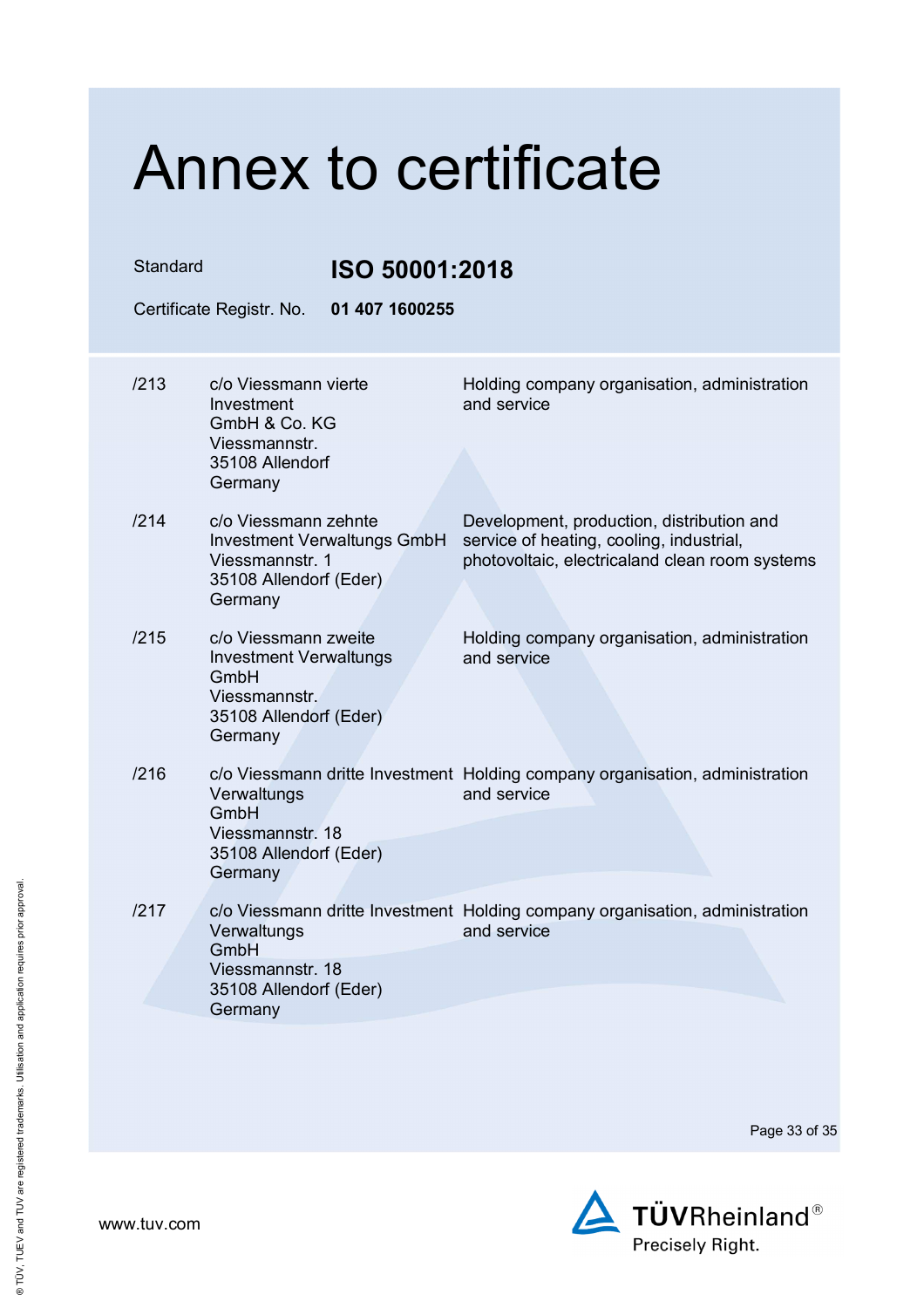| Standard<br>ISO 50001:2018 |                                                                                                                      |                                                                                                                                         |
|----------------------------|----------------------------------------------------------------------------------------------------------------------|-----------------------------------------------------------------------------------------------------------------------------------------|
|                            | 01 407 1600255<br>Certificate Registr. No.                                                                           |                                                                                                                                         |
| /218                       | c/o Viessmann fünfte<br><b>Investment Verwaltungs</b><br>GmbH                                                        | Holding company organisation, administration<br>and service                                                                             |
|                            | Viessmannstr. 1<br>35108 Allendorf (Eder)<br>Germany                                                                 |                                                                                                                                         |
| /219                       | c/o Viessmann sechste<br><b>Investment Verwaltungs</b><br>GmbH<br>Viessmannstr.<br>35108 Allendorf<br>Germany        | Holding company organisation, administration<br>and service                                                                             |
| /220                       | c/o Viessmann siebte<br>Investment<br><b>Verwaltungs GmbH</b><br>Viessmannstr.<br>90765 Allendorf<br>Germany         | Holding company organisation, administration<br>and service                                                                             |
| /221                       | c/o Viessmann achte<br><b>Investment Verwaltungs</b><br>GmbH<br>Viessmannstr. 1<br>35108 Allendorf (Eder)<br>Germany | Development, production, distribution and<br>service of heating, cooling, industrial,<br>photovoltaic, electricaland clean room systems |
| /222                       | c/o Viessmann neunte<br><b>Investment Verwaltungs</b><br>GmbH<br>Viessmannstr.<br>35108 Allendorf (Eder)<br>Germany  | Holding company organisation, administration<br>and service                                                                             |
|                            |                                                                                                                      |                                                                                                                                         |

Page 34 of 35